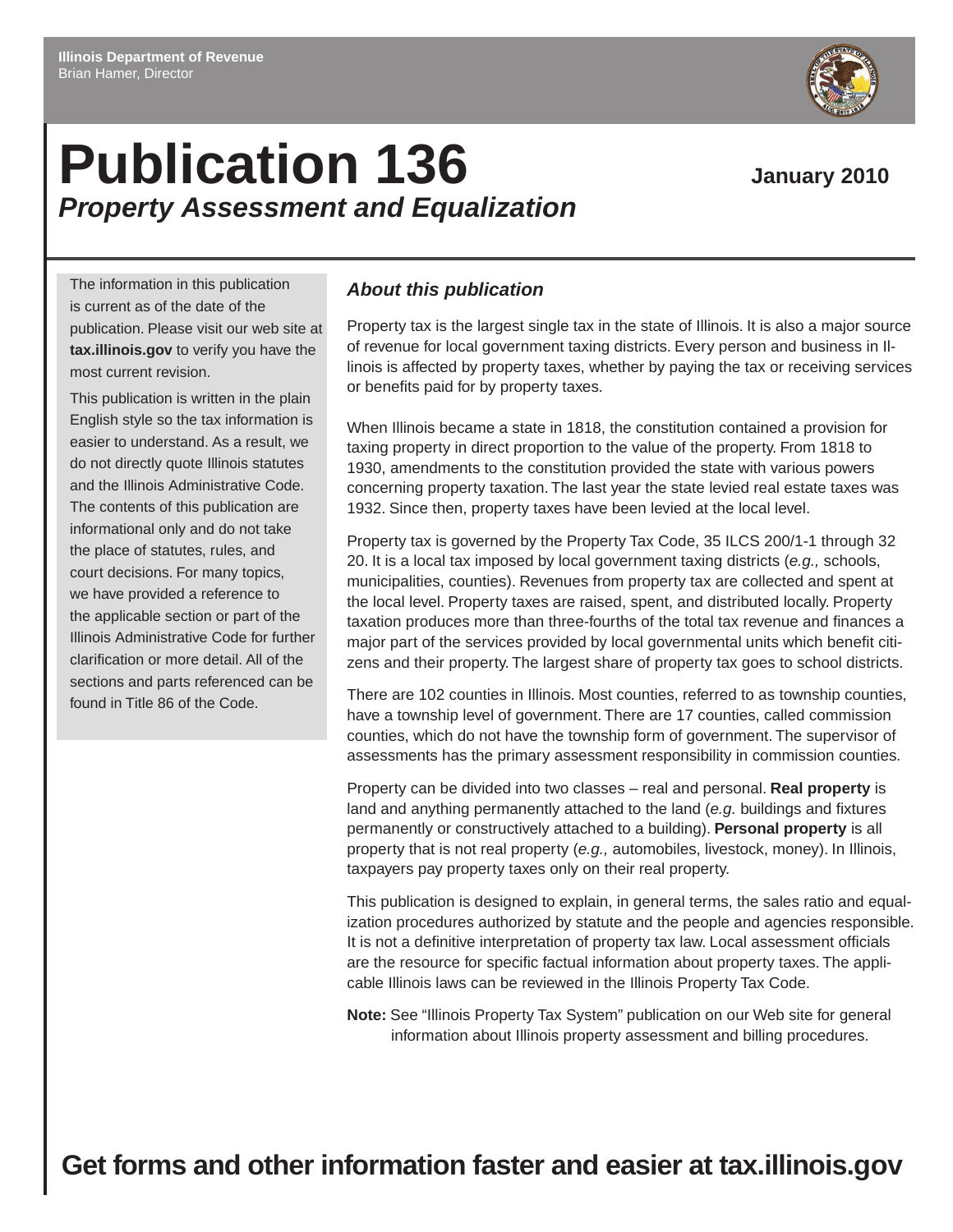# **Contents**

| <b>General Information</b> |  |
|----------------------------|--|
|                            |  |
|                            |  |
|                            |  |
| <b>Sales Ratio Studies</b> |  |
|                            |  |
|                            |  |
|                            |  |
|                            |  |
|                            |  |
|                            |  |
|                            |  |
|                            |  |
|                            |  |
|                            |  |
|                            |  |
|                            |  |
| <b>Assessment levels</b>   |  |
|                            |  |
|                            |  |
|                            |  |
|                            |  |
|                            |  |
| <b>Equalization</b>        |  |
|                            |  |
|                            |  |
|                            |  |
|                            |  |
|                            |  |
|                            |  |
|                            |  |
|                            |  |
|                            |  |
|                            |  |
|                            |  |
|                            |  |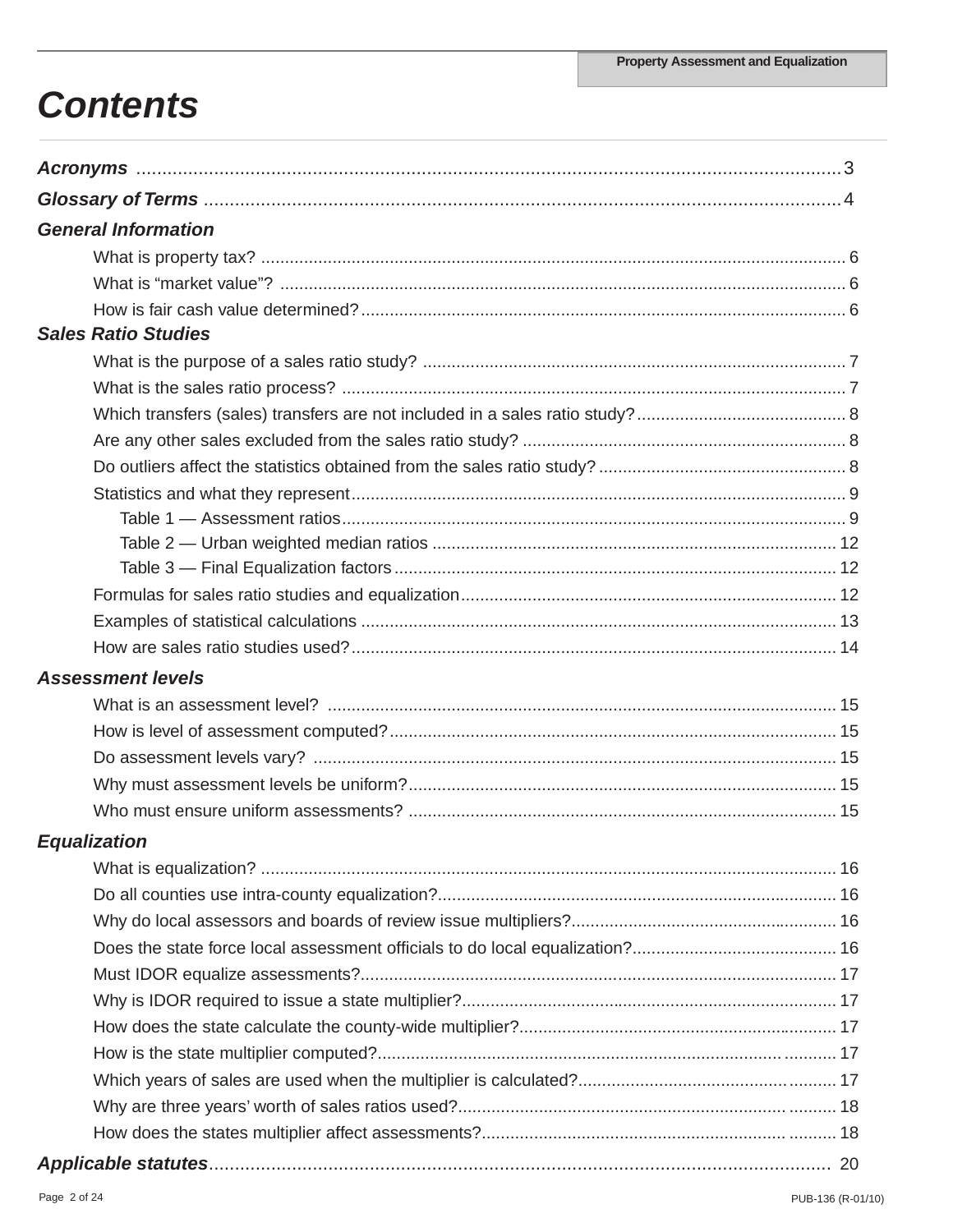# *Acronyms*

| <b>Board of Review</b>                  | <b>BOR</b>  |
|-----------------------------------------|-------------|
| <b>Chief County Assessment Officer</b>  | <b>CCAO</b> |
| Coefficient of concentration            | <b>COC</b>  |
| Coefficient of dispersion               | <b>COD</b>  |
| Coefficient on variation                | <b>COV</b>  |
| Equalized assessed value                | <b>EAV</b>  |
| Illinois Department of Revenue          | <b>IDOR</b> |
| Median absolute deviation               | <b>MAD</b>  |
| Price-related differential              | <b>PRD</b>  |
| <b>Real Estate Transfer Declaration</b> | <b>RETD</b> |
| <b>State Property Tax Appeal Board</b>  | <b>PTAB</b> |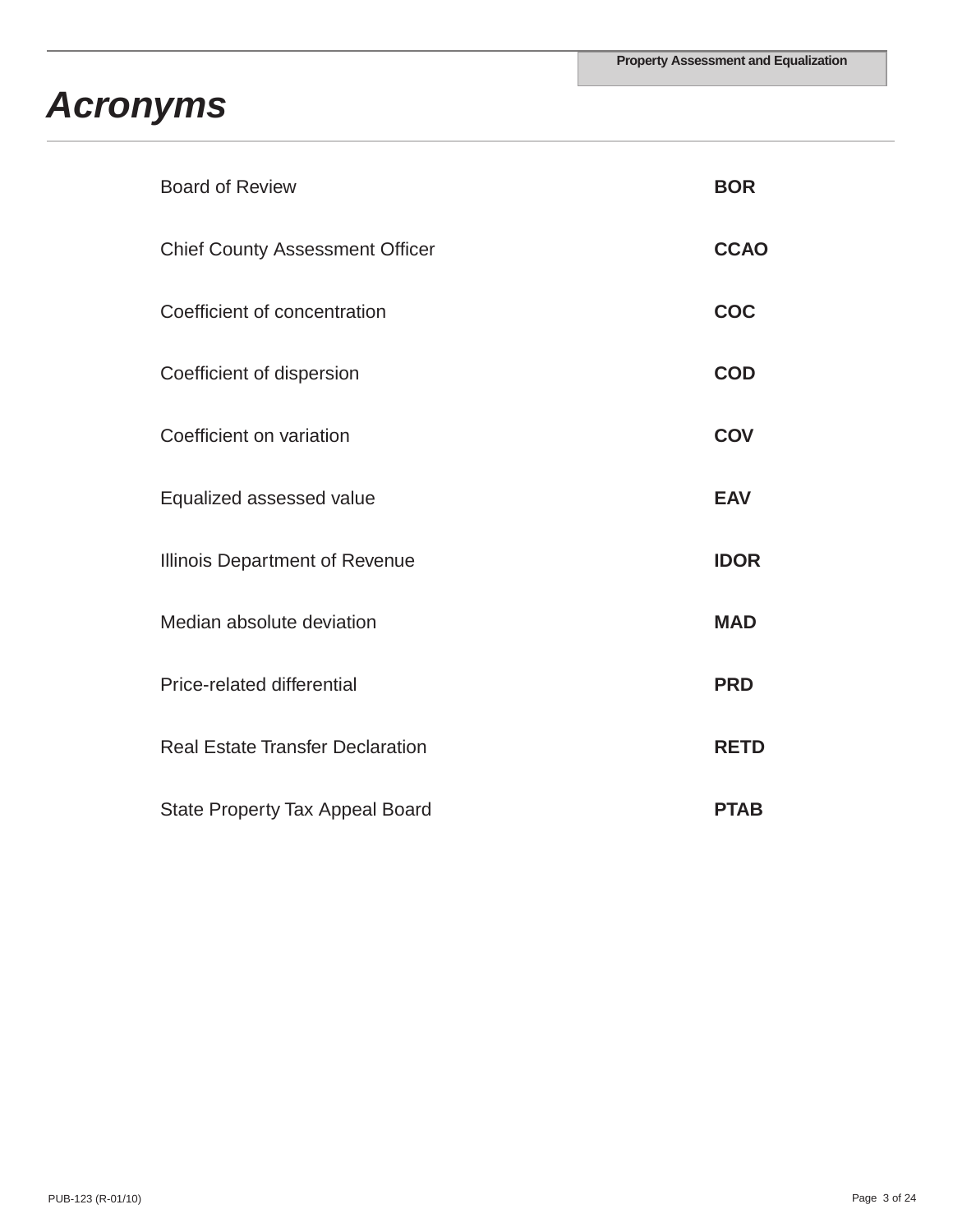# *Glossary of terms*

**Ad valorem** - According to value.

**Appraisal** - Opinion of value supported by evidence.

**Arm's length sale** - Sale between two parties, neither is related to or under abnormal pressure from the other.

**Assessed value -** Value placed upon property after multiplying its market value by the level of assessment.

**Assessment -** Official act of discovering, listing, appraising, and entering a value for property on the assessment rolls for ad valorem tax.

**Assessment level -** Percentage of full value at which property is being assessed. This may refer to the statutory level  $(33^{1/3})$  percent) or the actual level as inferred from a sales ratio study.

**Board of Review (BOR) -** Appeal agency in each county, consists of 3 members; commission counties - county commissioners; in other counties members are appointed by the county board, or are elected.

**Classification -** Practice of classifying various types of property according to use, and assigning different assessment levels to each class. Purpose is to tax various kinds of property at different effective tax rates though the nominal rate is the same.

**Coefficient of concentration (COC) -** Percentage of observations falling within 10 percent of the median level of assessments. A high COC indicates more uniformity.

**Coefficient of dispersion (COD) -** Statistical measure of variation of individual assessment ratios around the median level of assessments: Average error expressed as a percent (%); Indicator of assessment uniformity found by dividing the average deviation by the median.

**Coefficient of variation (COV) -** Statistical measure of variation of individual assessment ratios around the mean assessment ratio.

**Effective tax rate -** Ratio of taxes billed to market value. Generally found by multiplying the level of assessment by the local current tax rate. Expressed as a percentage, applied to the full market value (if level of assessments is 331/3 percent and the local rate is 6 percent; Effective Tax Rate  $= 2$  percent; if market value \$90,000, tax  $=$ \$1,800).

**Equalization -** Application of a uniform percent increase or decrease to assessed values of various areas or classes of property to bring assessment levels, on the average, to a uniform level of market value.

**Equalization factor -** Factor applied to assessed valuation of each county that raises or lowers the level of assessments to the mandated level of 331/3 percent of market value (intra-county factors may be used by a county to bring all property to a uniform level. Factors are sometimes referred to as multipliers. Not applied to farm land, buildings and coal rights.

**Equalized assessed value (EAV)** - Assessed value multiplied by any applicable equalization factor; can form tax base from which tax rate is calculated; for farm acreage, farm buildings, and coal rights the final assessed value is the equalized value.

**Exemption -** Removal of property from the tax base; may be a partial (a homestead) or complete (church building used exclusively for religious use).

**Extension -** Process in which the county clerk determines the tax rate needed to raise the revenue (levy) certified by each taxing district. The actual dollar amount billed to property taxpayers in district.

**General assessment year -** Assessment year that occurs every 4 years in which all property assessments are reviewed, formerly known as quadrennial year.

**Level of assessments -** Ratio of assessed value to the sale price.

**Levy -** Money a taxing body certifies to be raised from the property tax to meet its operating expenses.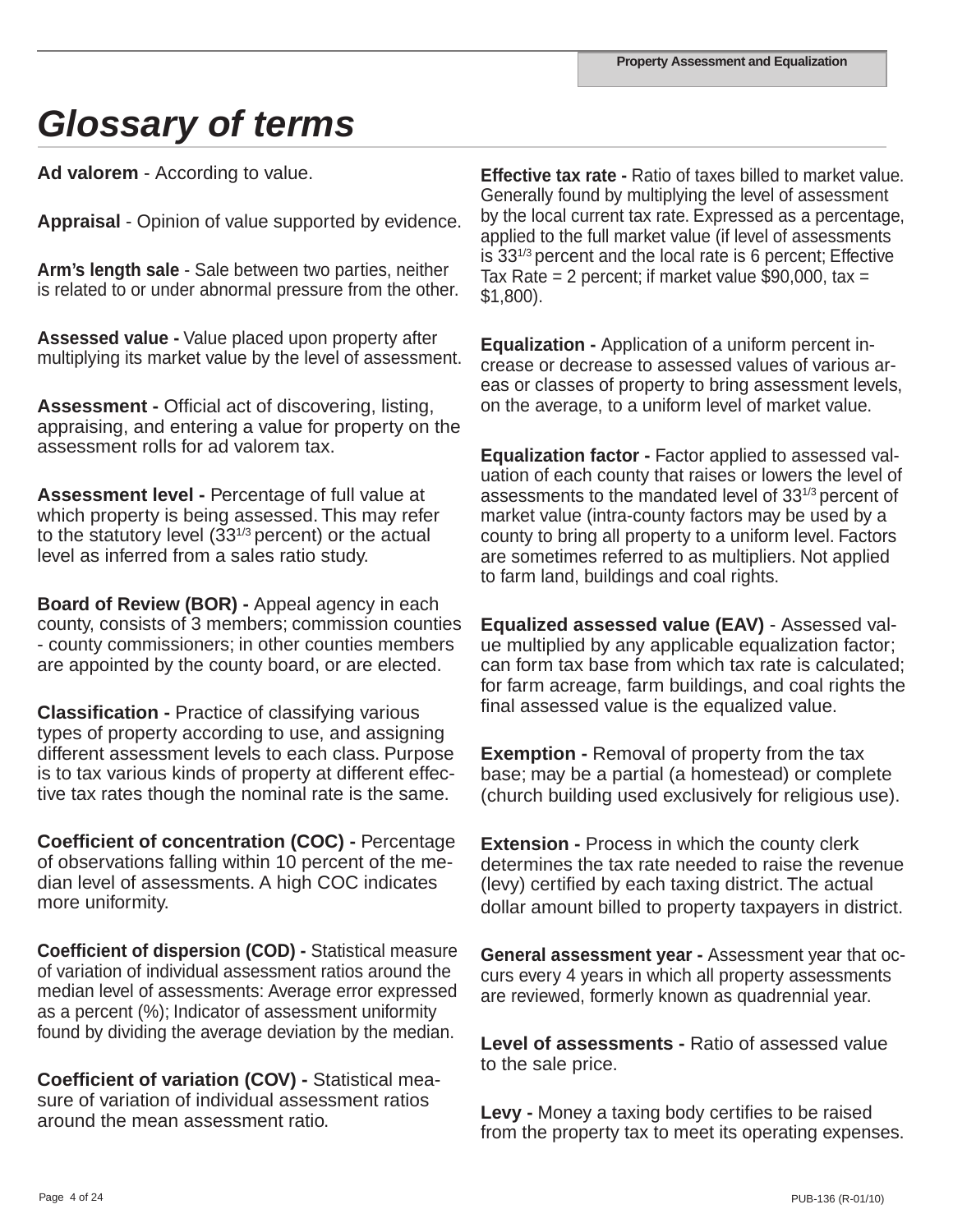# *Glossary of terms*

**Market value (full value) -** Most probable sale price of a property in terms of money in a competitive and open market, assuming that the buyer and seller are acting prudently and knowledgeably, allowing sufficient time for the sale, and assuming that the transaction is not affected by undue pressures.

**Mean -** An arithmetic average.

**Median -** Middle value of a group of numbers after they have been ranked.

**Median absolute deviation (MAD) -** Median of the absolute deviations from the median as a percentage of the median.

**Mode -** Number that occurs most frequently in a set of numbers.

**Outlier - Observations that have unusual values.** that is, differ markedly from the median.

**Overlapping taxing districts -** Taxing districts that are located in more than one county.

**Price-related differential (PRD) -** Measures a pattern of inequity in assessments related to the value of property.

**Quartiles -** Values that divide a set of data into four equal parts (25%, 50%, 75%, 100%) when the data are arrayed in ascending order.

**Sales ratio study -** Analysis of the percentage relationship of assessed value (AV) to market value; ratio equals prior year assessed value divided by the current year sales price (SP) (Minimum of 25 useable sales/appraisals required).

**State Property Tax Appeal Board (PTAB) -** Highest state quasi-judicial body which hears appeals from taxpayers and taxing bodies on property tax assessment decisions by the county Board of Review.

**Tax base -** Composed of the equalized assessed value (EAV) of all locally assessed property, less all qualified exemptions, plus the value of any state assessed property.

**Tax rate -** Amount of tax due stated as a percentage of the tax base, derived by dividing the levy by the EAV. Some districts have a maximum statutory rate; the sum of the fund rates equals the total district rate.

**Tax year -** Refers to the year of assessment.

**Taxing body -** Governmental organization that levies a property tax.

**Taxing district -** Territorial area under the taxing body's jurisdiction.

**331/3 % -** Means 331/3 percent of the actual value of real property as determined by IDOR's assessment/sales ratio studies for the 3 most recent years preceding the assessment year, adjusted to take into account the implementation of any changes in assessment levels since the data for such studies were calculated.

**Urban weighted method -** Non-farm values; used in determining a county's median level of assessment by dividing the county's total assessed value (AV) by the county's total estimate of full value (EFV); this is the preferred method of calculating a county multiplier.

**Useable sales/appraisals -** Those sales that reflect the definition of "market value"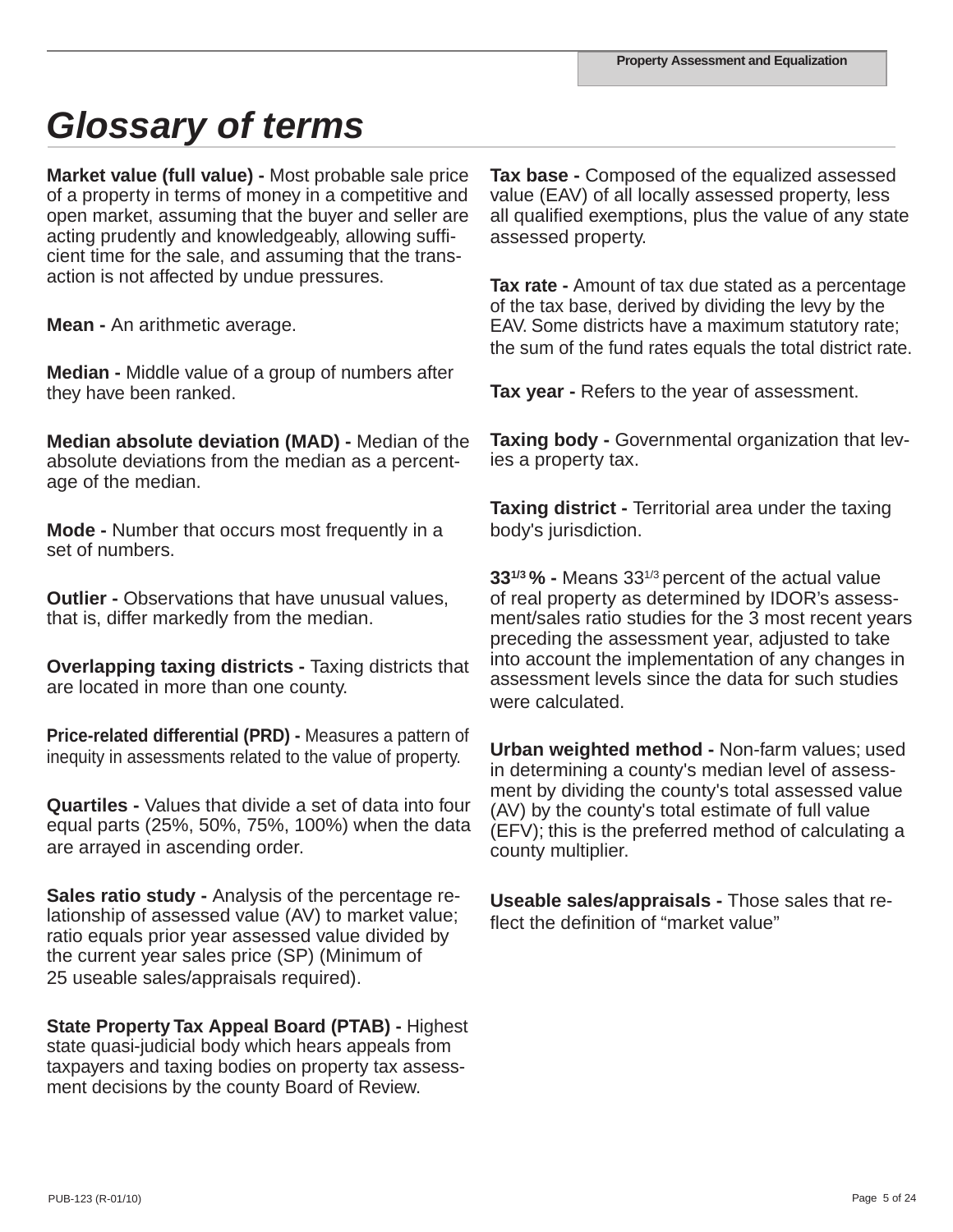# *General Information*

## *What is property tax?*

Property Tax is a tax based on the value of a property. For this reason it is often called an *ad valorem tax.* (*i.e.*, according to value). Property tax is a local tax imposed by local government taxing districts (*e.g.,* school districts, municipalities, counties) and administered by local officials (*e.g.,* township assessors, Chief County Assessment Officers (CCAOs), local Boards of Review (BORs), county collectors). Property taxes are also collected and spent at the local level. The state of Illinois does not have a state property tax.

## *What is "market value"?*

**"Market value"** is the most probable sale price (in terms of money) in a competitive, open market. This is under the assumption both buyer and seller are acting prudently and knowledgeably, and allowing sufficient time for the transaction which is not affected by undue pressures.

In Illinois, most real property must be assessed based on its market value. The Illinois Property Tax Code uses the term **"fair cash value"** to describe market value.

## *How is fair cash value determined?*

Fair cash value is determined by using one or more of the following methods:

- **Market data**: Comparison of similar, neighboring properties recently sold to the property being assessed.
- **Cost**: Calculation of the cost to reproduce (or rebuild) a property, subtracted by the depreciation (*e.g.,* wear and tear, age) amount, plus the land value.
- **Income**: The present worth of the income from an income-producing property is calculated by measuring the amount, quality, and duribility of the future net income the property can be expected to return to an investor.

Illinois law requires farmland to be reassessed each year and all other property must be viewed, inspected, and revalued every four years. The only exception is for Cook County, which has a three-year reassessment cycle. The general assessment date is January 1. This is also the date the assessment cycle begins for all real property which must be valued as to its condition at that time. Local assessment officials may revalue property at any time if its value is incorrect.

Once market value has been determined, assessors put a value on the property for the tax assessment books. This value should be 33<sup>1/3</sup> percent of the fair cash value. For example, if the fair cash value of a property is \$150,000, and the county level of assessments is at the statutory level of  $33^{1/3}$  percent, the assessed value of the property to be entered in the assessment books would be \$50,000.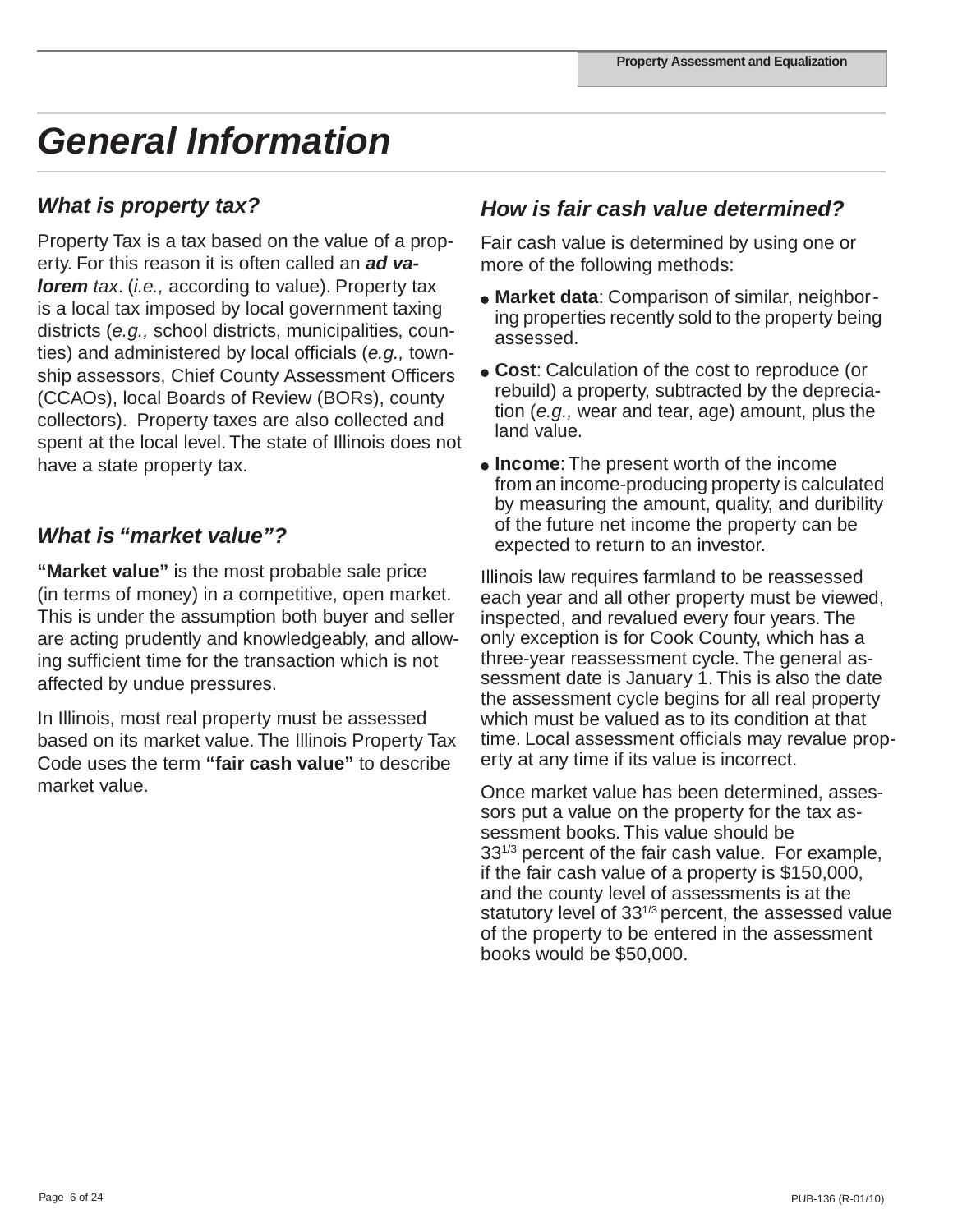# *Sales Ratio Studies*

A sales ratio study compares a property's assessed value as of January 1 in one year to its selling price in the following year. For example, the assessed value of property as of January 1, 2008, is compared to its selling price in 2009. The sales ratio is the prior year's assessed value (*e.g.,* 2008) divided by the current year's selling price (*e.g.,* 2009).

# *What is the purpose of a sales ratio study?*

The sales ratio study shows whether assessments within a given area actually average 33<sup>1/3</sup> percent of the market value. If the study results in something other than 331/3 percent, a blanket percentage change (increase or decrease), called an "equalization factor" or "multiplier", is applied to all non-farm property to bring the level of assessments to  $33^{1/3}$  percent.

In addition to its value in determining inter-county equalization factors, an assessment/sales ratio study is a useful tool for local assessing officials in their efforts to achieve assessment uniformity; Comparison of median assessment levels for townships or property categories within a county can reveal a lack of uniformity among categories or geographic areas within the county. This lack of uniformity can often be remedied by intra-county equalization, which may raise the average assessment level in some townships, areas, or categories and lower it in others, until all are at the average assessment level of the county.

In addition to supplying information about average assessment levels, the study can also provide knowledge of the degree of uniformity, or degree of divergence from the average, in the assessments of individual parcels within a district. The closeness of individual assessments to the average assessment level is just as important to a property owner as the level itself.

# *What is the sales ratio study process?*

**Step 1: County recorded RETDs are sent to IDOR.**  When property is sold in Illinois, a real estate transfer declaration (RETD) is completed. The RETD identifies the property sold, amount paid, and other information used to determine if a sale is a useable

(arm's-length) transaction. An arm's length transaction is a sale between two parties, neither of whom is related to or under abnormal pressure from the other. The assessed value as of January 1 from the year prior to the sale is also included. **Note:** Transfers of farmland are excluded because farmland assessments are not based on market value; instead, farmland is assessed based on its use value (ability to generate income from farming based on the soil's ability to produce a crop).

## **Step 2: IDOR reviews each real estate transfer declaration**

Identifies bona fide useable (arm's-length) sales occurring between willing sellers and buyers. Once identified, IDOR calculates the sales ratio for each useable transfer.

## **Step 3: Statistical measures are calculated**

Statistical measures, (median ratio, first and third quartiles, coefficient of dispersion (COD), *etc.*) are computed for urban or non-farm property in each geographic area with 25 or more useable (arm's-length) sales. For Cook County, statistical measures are computed for any class of property with 25 or more useable sales. For all other counties, IDOR calculates median assessment levels for both "improved" and "unimproved" urban property when there are 25 or more useable transfers in each category. Statistical information helps assessing officials identify systematic bias toward assessment levels on unimproved property.

## **Step 4: Median levels of assessment are adjusted**

Median levels of assessment from the sales ratio study are adjusted to reflect any significant assessment changes during the year of the study. By analyzing the county's assessment data,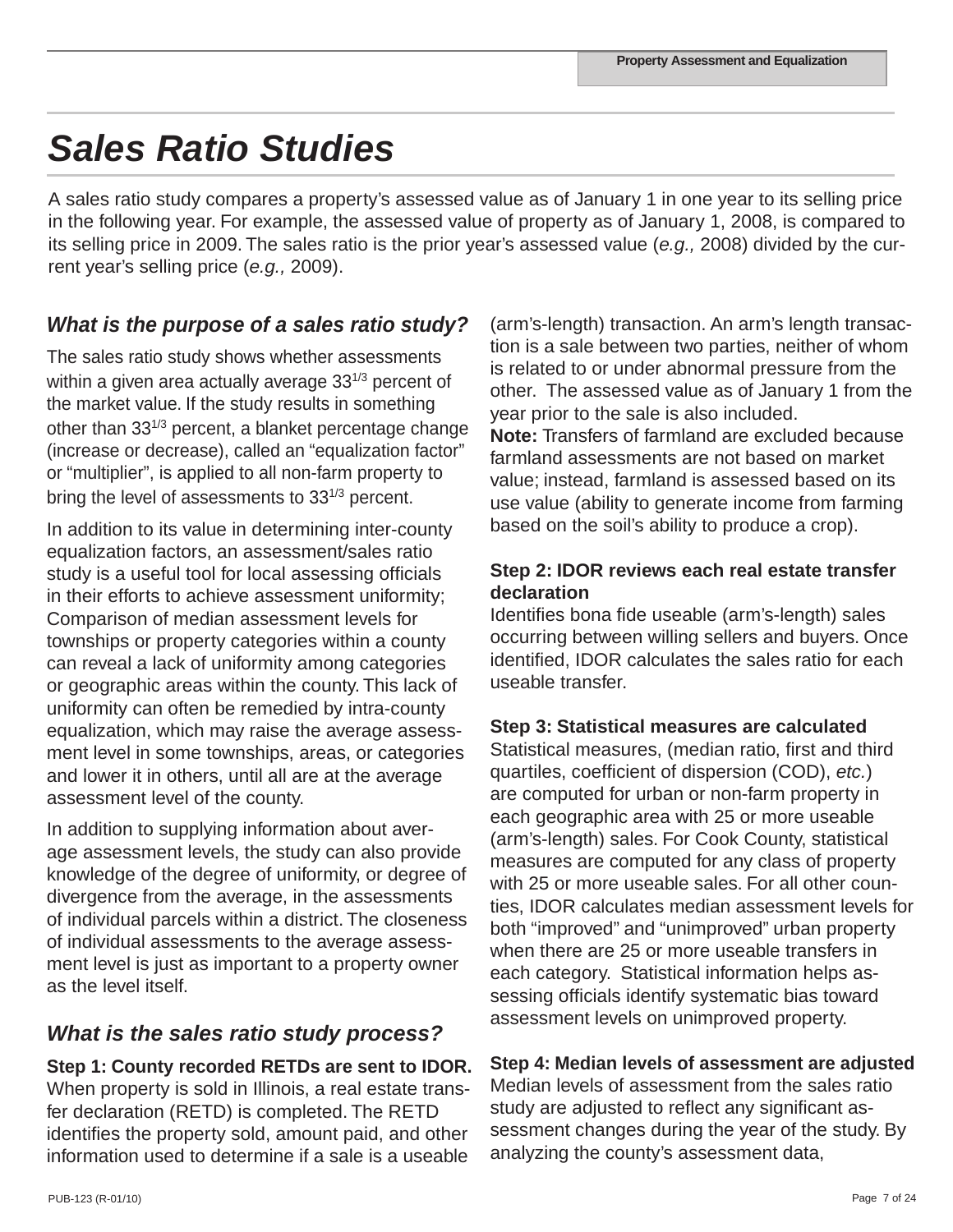township medians can be adjusted to reflect the extent of any reassessment during that period. Revised township levels are used to obtain an adjusted urban-weighted county average, forming the basis of IDOR's inter-county equalization process.

## **Step 5: Adjust prior years' assessment levels**

Step 4 is for a single-year sales ratio study. If significant adjustments are made during the year of the study, medians for the two prior years are also adjusted. Finally, the average of the last three years' medians is calculated. The result is the basis on which the tentative and final multipliers will be certified.

See Exhibit A on Page 18 to determine which years are included when adjusting prior year assessment levels for equalization purposes.

## *Which transfers (sales) are not included in a sales ratio study?*

Some examples of transfers (sales) not included in the sales ratio study are

- Land and improvements classified as "farm"
- Between relatives
- Under compulsion (foreclosures, bankruptcies, *etc.*)
- Conveying less than full title
- To governmental units
- To/from a charitable organization
- To/from a lending institution
- Auction sales
- Transfers in which the assessed value and sales price are not comparable (*e.g.,* property formerly assessed as a "model home", parcel was split/divided, building destroyed or torn down)
- Deeds of convenience or to correct errors
- Deeds recording sales made in previous years
- Certain specific deed types

## *Are any other sales excluded from the sales ratio study?*

**Yes.** Outlier ratios are observations that have unusual values, that is, values that differ markedly from the median. For example, a property assessed at \$30,000 and selling for \$5,000 would very likely be an outlier ratio since the ratio of 600% (30,000  $\div$  5,000 x 100%) is so extreme. There are various explanations for outlier ratios:

- **Unusual market changes** Inflation or deflation in the regional economy, variation in the interest rates, population movements due to shifts in the labor market often cause rapidly rising or decreasing real estate prices. Under such conditions accurate property assessments become very difficult and may differ significantly from market price.
- **Non-market transactions** The most common is transactions involving related parties where the property sells for below its market price. Forced sales are also non market transactions.
- **Data errors** These are usually clerical errors, such as mismatching the assessment and the sale price.
- **Erroneous assessment or sale price information —** Incorrect sale price and/or assessment entries on the real estate transfer declarations.
- **Assessment errors —** Limited or total lack of access to a property, inaccuracies in measurements, or incomplete assessments.

# *Do outliers affect the statistics obtained from the sales ratio study?*

Some of the measures of uniformity are sensitive to the presence of outlier ratios; others are not. The COD, one of the most widely used measures of uniformity, may vary greatly when outlier ratios are present. By definition, the COD is a statistical measure of variation of individual assessment ratios around the median level of assessments (an average error expressed as a percentage). Eliminating these outlier ratios may lower the COD. The affect on the PRD is very minimal.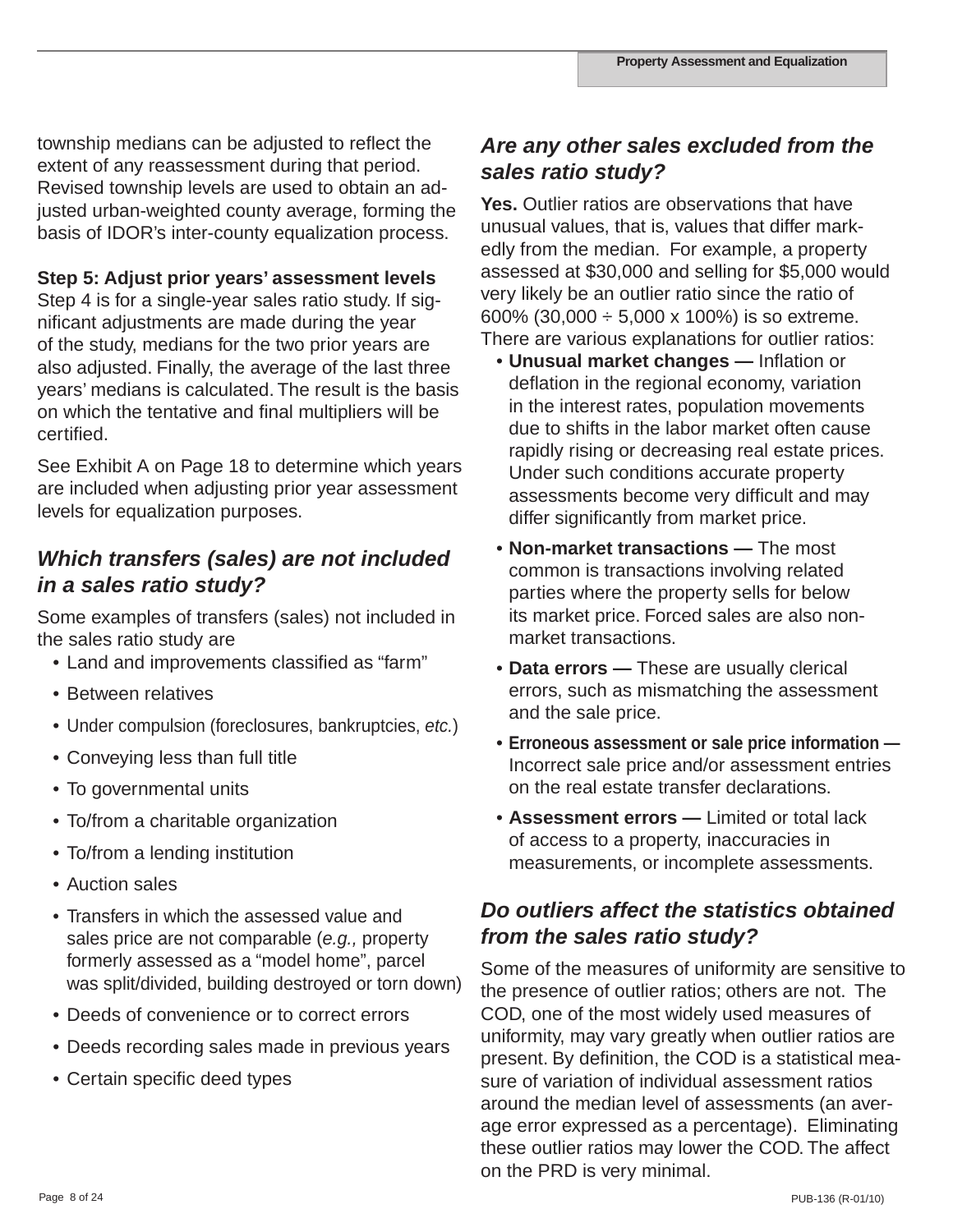## **Statistics and what they represent**

The COD is the most commonly used statistical measure of uniformity of assessments. The higher the COD, the greater the scattering of individual assessments around the county median level and the greater the degree of inequity in the sharing of the tax burden among property owners in a county.

To illustrate the practical effect of dispersion and inequity in assessments on a property with a \$40,000 market value, consider the following example:

Assume a county has a median level of 35 percent and a COD of 30 percent. A COD of this degree means the assessment levels of individual properties can be expected, on average, to deviate from the median level by 30 percent.

Thirty percent of the median is 10.5; therefore, 30 percent less than the median is 24.5 percent and 30 percent more is 45.5 percent. The assessed value of the property at 35 percent would be \$14,000 (\$40,000 x .35 = \$14,000); at 24.5 percent it would be \$9,800; and at 45.5 percent it would be \$18,200. Assuming a tax rate of \$6.80 per \$100 of assessed value, a taxpayer owning property with a market value of \$40,000 would pay a property tax bill of \$952 on an assessment of 35 percent  $($14,000 \times 6.80 \div 100 = $952)$ ; \$666 on an assessment of 24.5 percent; and \$1,238 on an assessment of 45.5 percent.

Below is a listing of the statistical tables the state maintains, followed by a detailed explanation of their contents.

- Table 1, Assessment Ratios
- Table 2, Urban Weighted Median Ratios
- Table 3, Final Equalization Factors

## **Table 1, Assessment Ratios**

Example of Table 1:

|                     |       |                 |        |                       |              |       | <b>Assessment Ratios</b> |       |                     |       |                          |       |                       |
|---------------------|-------|-----------------|--------|-----------------------|--------------|-------|--------------------------|-------|---------------------|-------|--------------------------|-------|-----------------------|
|                     |       |                 |        | <b>Coefficient of</b> | Number       |       |                          |       | Price-related       |       | 95%                      |       | <b>Coefficient of</b> |
| Geographic          |       | <b>Adiusted</b> |        | <b>Dispersion</b>     | Of           |       | Quartiles                | Ratio | <b>Differential</b> |       | Confidence               |       | Concentration         |
| Area                |       | Median          | Median | (COD)                 | <b>Sales</b> | ⊿st   | ord                      | Range | (PRD)               |       | Interval                 |       | (COC)                 |
| <b>County Name</b>  |       |                 |        |                       |              |       |                          |       |                     |       |                          |       |                       |
| <b>Total County</b> | Urban |                 | 28.42  | 18.66                 | 727          | 25.10 | 31.77                    | 68.56 | 1.01                | 27.89 |                          | 28.92 | 43.19                 |
| Townships           |       |                 |        |                       |              |       |                          |       |                     |       |                          |       |                       |
| Township 1          | Urban | 31.72           | 30.34  | 14.53                 | 42           | 25.45 | 33.91                    | 25.40 | 1.01                | 26.70 | $\overline{\phantom{0}}$ | 31.73 | 40.48                 |
| Township 2          | Urban | 29.87           | 28.57  | 16.90                 | 532          | 25.44 | 31.53                    | 64.19 | 1.00                | 27.93 |                          | 29.00 | 46.80                 |
| All Others          | Urban | 28.69           | 27.50  | 25.71                 | 153          | 23.26 | 32.68                    | 66.72 | 1.03                | 26.36 |                          | 29.14 | 33.99                 |

## **Description of Table 1 contents**

### **• Column 1— Geographic Area (County, township, and multi-township)**

This column lists the geographic area to which the ratios apply. Separate township studies are reported if there were 25 or more usable sales in that township. All townships with less than 25 useable sales are grouped together and reported in the All Others category.

### • **Column 2— Category**

The category shown is "urban," with the exception of Cook County. For Cook County, the major classes, as defined by the county ordinance, are shown. The Total county median shown in this table is an un-weighted median. When sufficient usable sales were available, the urban sales were further separated into "unimproved" and "improved" subcategories. In order for the subcategories to be presented, there must have been more than 25 useable sales contained in both "unimproved" and "improved". For this purpose, "unimproved" property is defined as a property without a building.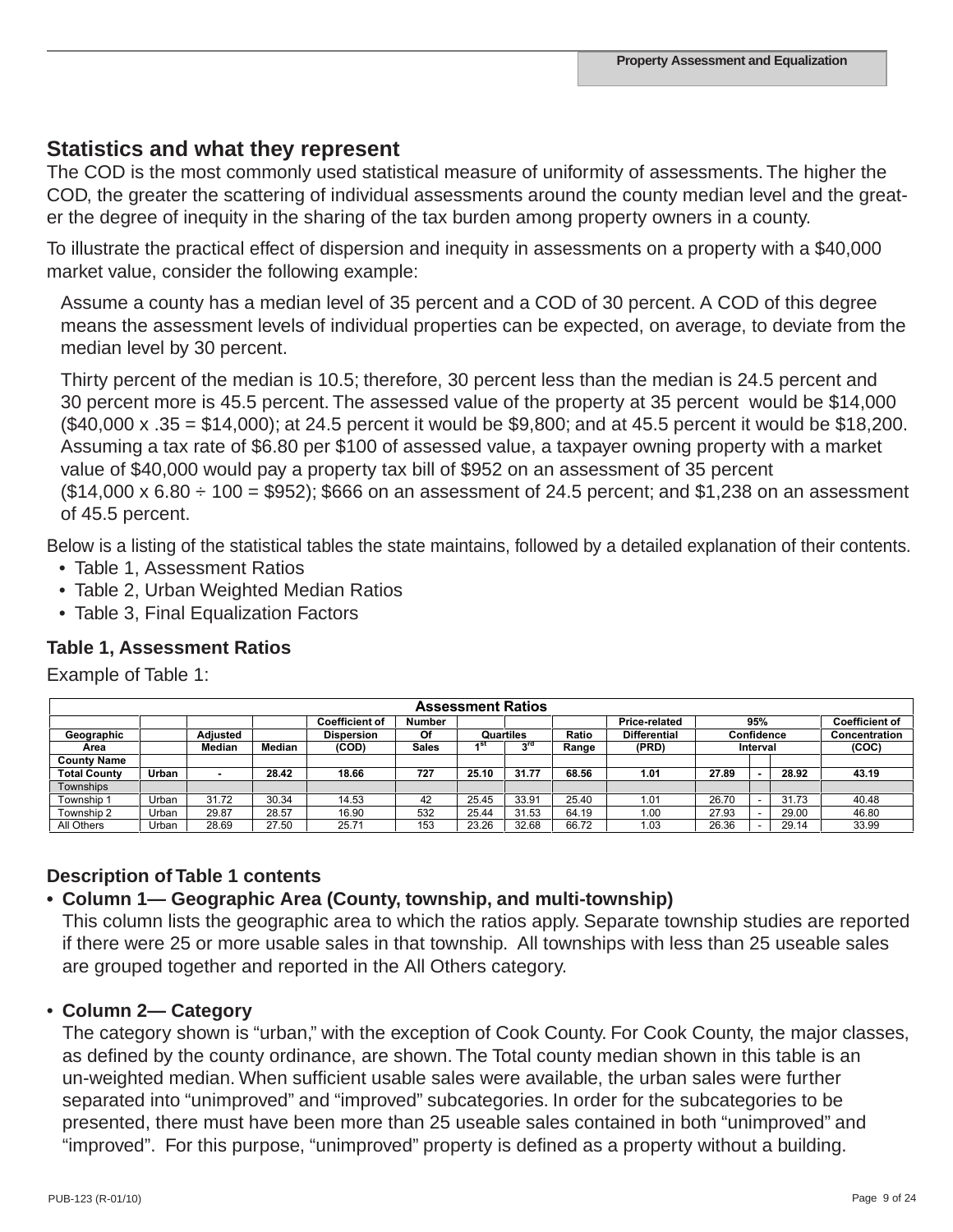### **• Column 3— Adjusted median**

The ratio study was conducted using the current year selling price and the prior year assessed value. For example, in the 2007 tables, the 2006 assessments were compared to the 2007 selling price. The ratios are then adjusted according to the percentage changes in assessments made in 2007 by any township or multi-township assessor, CCAO, or BOR. If there was a reassessment in 2007, the adjusted median becomes the level of assessment for that township in 2007. If there were no significant assessment changes in 2007, the median in Column 4 is the 2007 level of assessment.

### **• Column 4— Median**

The median is the best measure of the average assessment level for a category and a geographic area since it is not unduly sensitive to extreme ratios (as can be the case with mathematical average or mean). The median is the exact midpoint of all individual assessment ratios for a given property and area category. The median is found by ranking the individual assessment ratios in ascending or descending order and counting downward until the middle value is reached. If an even number of ratios is found, the two middle ratios are averaged to calculate the median.

### **• Column 5— Coefficient of dispersion (COD)**

This statistic provides a measure of the variation of individual assessment ratios around the median. The median indicates the average assessment level but does not provide information about how closely the individual ratios are grouped around it. If the individual ratios are clustered closely around the median, the COD will be low, which implies the assessments are relatively uniform. How ever, if the individual ratios vary widely from the median, the COD will be high, which indicates that the property was not uniformly assessed and the property tax burden was not fairly distributed among taxpayers in that particular area.

Statistically, the COD expresses the average absolute deviation of the individual ratios from the median ratio as a percentage of that median.

The average absolute deviation from the median is the sum of the differences between each individual ratio and the median ratio (disregarding whether the difference is positive or negative) divided by the total number of ratios.

### **• Column 6 — Number of sales**

The number shown is the number of "usable" or "arms length" transactions that were included in the study. This figure represents the total number of property transfers used in the analysis.

### **• Columns 7 and 8 — Quartiles**

Just as the median is the ratio that divides the ranking of all individual assessment ratios into two equal parts, quartiles are ratios that divide the ranking into four equal parts. These measures define the distribution in greater detail and indicate any skewness.

### **• Column 9— Ratio range**

The range is the difference between the highest and lowest ratios in a given geographic area or category. This measure indicates the absolute variation in the distribution.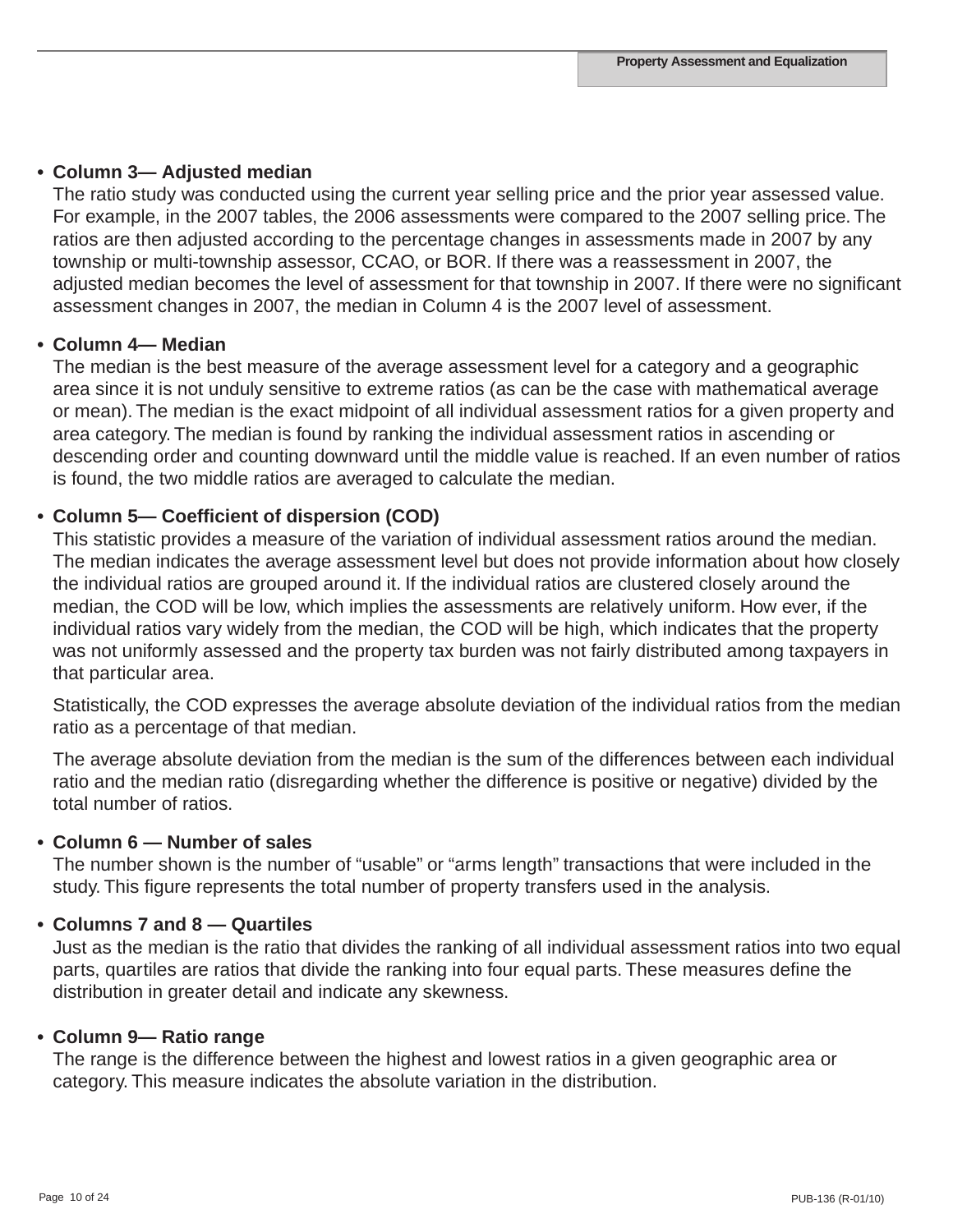## • **Column 10— Price-related differential (PRD)**

In addition to the COD, the intra-area price-related differential can be used as an indicator of assessment uniformity. While the COD measures the general scattering of individual ratios around the median ratio, the intra-area price-related differential measures a pattern of inequity in assessments that has a correlation with the value of the property.

If there is a tendency for the higher-valued properties to exhibit lower assessment ratios than lowervalued properties, the price-related differential will be greater than 1.03. If, on the other hand, highervalued properties have higher assessment ratios than lower-valued properties, the price-related differential will be less than .98. Differentials greater than 1.03 or less than .98 are both indicative of an inequity in assessment.

The mean assessment ratio is the sum of all ratios divided by the number of ratios. The sales-based average ratio is computed by adding all assessed values and sale prices and then dividing the first sum by the second. The intra-area price-related differential, like the COD, is an indicator of a specific type of inequity. It cannot be used to calculate factors that will correct an inequity, nor will it indicate if a particular parcel of property has been assessed fairly. However, it will help locate the source of the inequity so a program can be formulated to correct the inequity.

### **• Column 11 — 95% confidence level**

The range in which one can predict with 95 percent confidence the true median assessment level. As the interval widens, the measure of central tendency is less reliable.

### **• Column 12 — Coefficient of concentration (COC)**

The coefficient of concentration (COC) is a measure of uniformity that measures the percentage of ratios that fall within a given percentage of the median. The percentage from the median used in IDOR's calculations is 10. If 50 percent of the ratios fall within 10 percent (plus or minus) of the median, the COC is 50. A higher COC is an indicator of better assessment equity.

### **Table 2, Urban Weighted Median Ratios**

Urban-weighted assessment levels are calculated using township aggregate assessment totals in conjunction with the median levels. This process ensures that each township's median level of assessment has an impact on the countywide figure in proportion to the relative market value of its property.

The urban-weighted assessment level is used in the computation of the state equalization factor. Before that factor is calculated, an adjustment is made to the ratio to account for any significant changes in assessments made by local assessing officials since the data was collected.

The steps in the weighting procedure are shown below. The aggregate assessed values for each category or area are obtained from the abstract of assessments, submitted by the county clerk after final action by the board of review, but prior to state equalization. To prevent bias, any parcels having assessments greater than \$999,999 are not included in the weighting process. The remaining assessed values are divided by the corresponding median ratio to obtain an estimated full market value of real estate for each category or area. The assessed values are added to a county urban total and then divided by the sum of the estimated full values. The result is an urban-weighted median that represents the best estimate of the average assessment level for urban property in the county.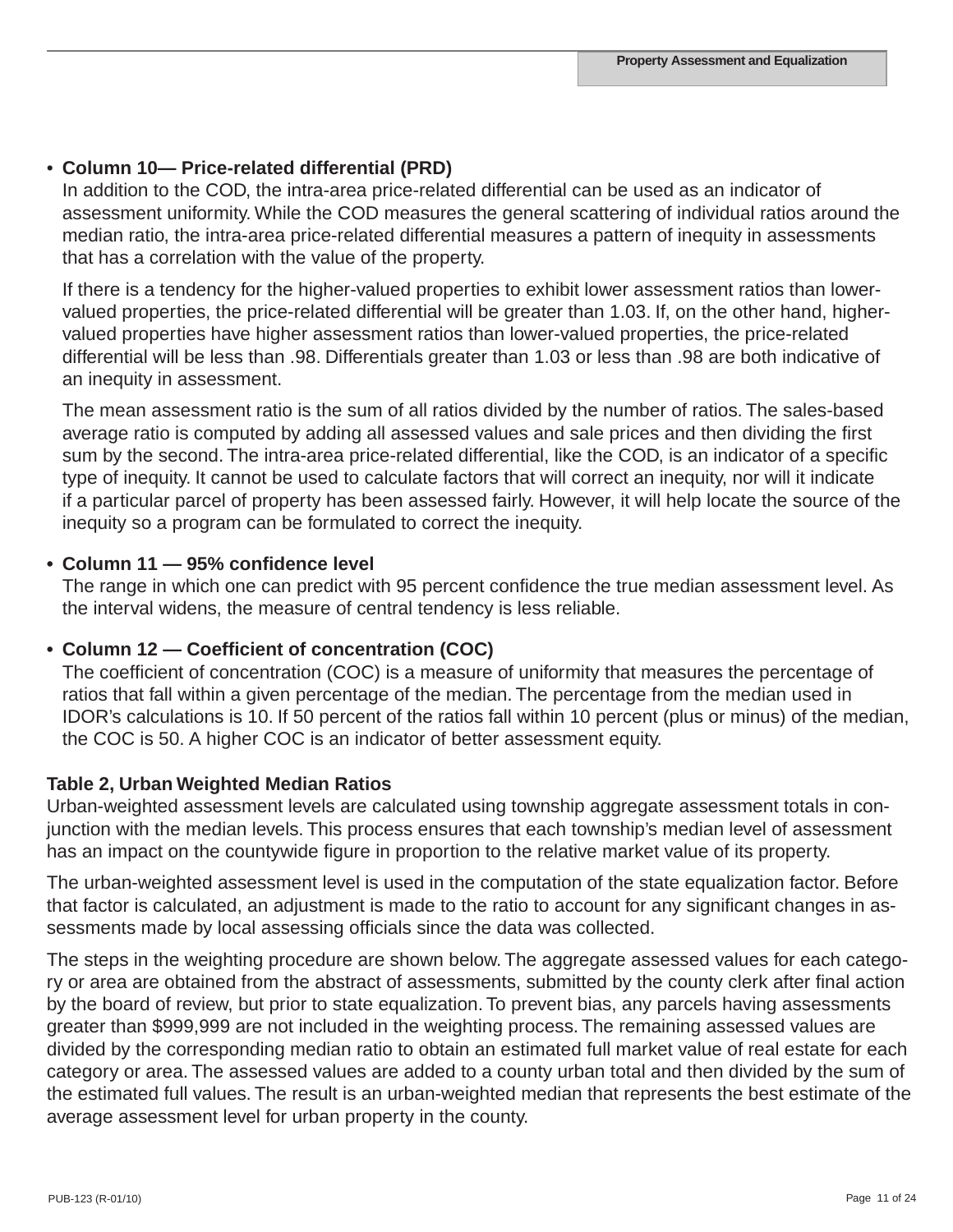#### **Steps in the weighting procedure**

(Amounts reported in thousands)

| Area                      | <b>Assessed value</b> | <b>Median ratio</b>                           | <b>Estimated full value</b> |
|---------------------------|-----------------------|-----------------------------------------------|-----------------------------|
| Urban township 1          | \$1,648               | 25.00%                                        | \$6,592                     |
| Urban township 2          | 10,450                | 31.62%                                        | 33,049                      |
| All other urban townships | 3,105                 | 28.75%                                        | 10,800                      |
| Urban total               | \$15,203              |                                               | \$50,441                    |
| Urban weighted ratio:     |                       | $$15,203 \div $50,441 \times 100\% = 30.14\%$ |                             |

# **Table 3, Final Equalization Factors**

Example of Table 3: Final Equalization Factors Factors Factors Factors Factors Factors Factors Factors Factors F<br>**Example of Table 3:** Final Equalization Factors Factors Factors Factors Factors Factors Factors Factors Fact

|          |       |       |       | <b>Table 3, 2008 Final Equalization Factors</b> |                                          |                                       |
|----------|-------|-------|-------|-------------------------------------------------|------------------------------------------|---------------------------------------|
| County   | 2006  | 2007  | 2008  | $3$ -vear<br>Average                            | <b>2008 Final</b><br><b>Equalization</b> | <b>Equalized</b><br><b>Assessment</b> |
|          |       |       |       |                                                 | <b>Factor</b>                            | Level                                 |
| County A | 34.47 | 33.67 | 31.90 | 33.35                                           | 1.0000                                   | 33.33                                 |
| County B | 32.03 | 31.26 | 32.15 | 31.81                                           | 1.0478                                   | 33.33                                 |
| County C | 32.58 | 37.49 | 33.16 | 34.41                                           | 0.9686                                   | 33.33                                 |

IDOR is required to provide an equalization factor for each county that will equalize the level of assessment at the statutory level of 33<sup>1/3</sup> percent of the fair cash value. The level of assessment to be equalized is the mean, or average, of the urban-weighted medians of the three years immediately preceding the assessment year, after adjustment for assessment changes through the current assessment year.

The urban-weighted levels of assessment for the three years involved in the calculation of the equalization factor are shown in Columns 2 through 4. These levels have been adjusted for assessment changes, including those made by any board of review for the current assessment year. Column 5 indicates the mean of the urban-weighted medians for the three years. Column 6 shows the final equalization factor and Column 7 shows the equalized level of assessment.

#### **Formulas for Sales Ratio Studies and Equalization**

| <b>Sales Ratio</b>                                                          | = Prior year assessed value $\div$ current year sale price $\chi$ 100%                                                           |
|-----------------------------------------------------------------------------|----------------------------------------------------------------------------------------------------------------------------------|
|                                                                             | <b>Coefficient of Dispersion (COD)</b> = Average deviation $\div$ median X 100%                                                  |
|                                                                             | <b>Median Absolute Deviation (MAD) =</b> Median deviation $\div$ median of sales ratios X 100%                                   |
|                                                                             | <b>Coefficient of Concentration (COC)</b> = No. of sales ratios within 10% of the median $\div$ total no. of sales ratios X 100% |
| <b>Price-Related Differential (PRD)</b><br><b>Sales-Based Average Ratio</b> | $=$ Sum of assessed values $\div$ sum of sales price X 100%                                                                      |
| <b>Mean Assessment Ratio</b>                                                | $=$ Sum of the sales ratios $\div$ number of ratios                                                                              |
| <b>Price-Related Differential</b>                                           | $=$ Mean assessment ratio $\div$ sales-based average ratio                                                                       |
| <b>Equalization Factor</b>                                                  | $=$ Desired level (33.33%) $\div$ prior 3-year average median level                                                              |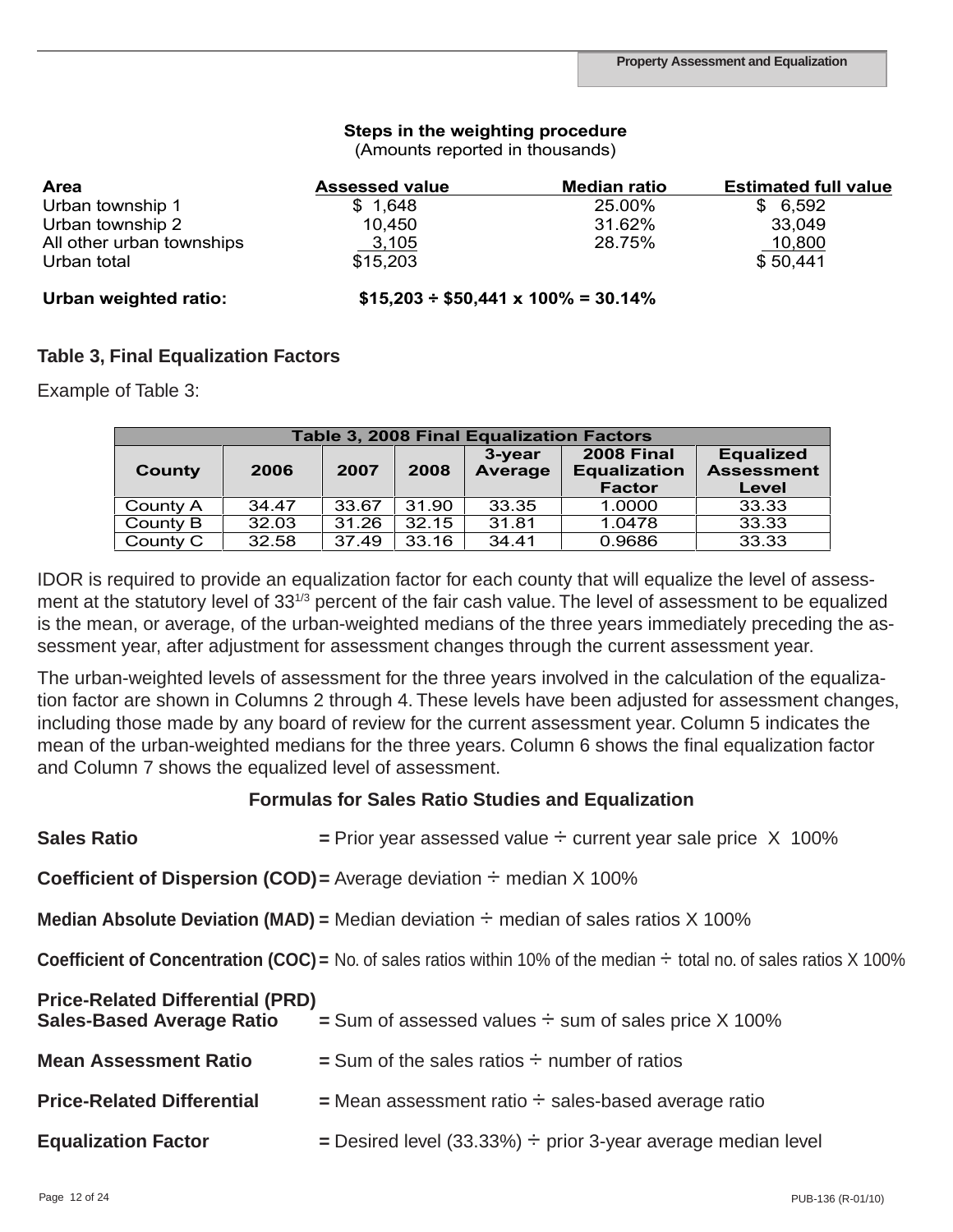# **Examples of Statistical Calculations**

|                               | <b>Assessment</b>                           | Sale price                                                                                    |                            |                   |      | <b>Sales</b><br>ratio  |     |       | <b>Absolute</b><br>deviation from<br>the median |
|-------------------------------|---------------------------------------------|-----------------------------------------------------------------------------------------------|----------------------------|-------------------|------|------------------------|-----|-------|-------------------------------------------------|
|                               | \$9,000                                     | \$45,000<br>÷                                                                                 |                            | $=$               |      | 20%                    |     |       | 15                                              |
|                               | 6,000                                       | 30,000<br>÷                                                                                   |                            | =                 |      | 20%                    |     |       | 15                                              |
|                               | 9,000                                       | 30,000<br>÷                                                                                   |                            | $=$               |      | 30%                    |     |       | 5                                               |
|                               | 7,500                                       | 25,000<br>÷                                                                                   |                            | $=$               |      | 30%                    |     |       | 5                                               |
|                               | 7,000                                       | 20,000<br>÷                                                                                   |                            | $=$               |      | 35%                    |     |       | 0                                               |
|                               | 7,000                                       | 20,000<br>÷                                                                                   |                            | Ξ                 |      | 35%                    |     |       | 0                                               |
|                               | 6,000                                       | 15,000<br>÷                                                                                   |                            | $=$               |      | 40%                    |     |       | 5                                               |
|                               | 4,500                                       | 10,000<br>÷                                                                                   |                            | $=$               |      | 45%                    |     |       | 10                                              |
|                               | 7,500                                       | 15,000<br>÷                                                                                   |                            | $=$               |      | 50%                    |     |       | 15                                              |
|                               | 5,000                                       | 10,000<br>÷                                                                                   |                            | $=$               |      | 50%                    |     |       | 35                                              |
| <b>Total</b>                  | \$68,500                                    | \$220,000                                                                                     |                            |                   | 355% |                        |     |       | 85                                              |
|                               |                                             | <b>Calculations</b><br>(derived from above data)                                              |                            |                   |      |                        |     |       |                                                 |
|                               |                                             |                                                                                               |                            |                   |      |                        |     |       |                                                 |
|                               | <b>Number of Transfers:</b><br>Median:      | 10<br>35%<br>$35 + 35 =$                                                                      |                            |                   |      |                        |     |       |                                                 |
|                               | <b>First Quartile:</b>                      | $\mathfrak{p}$<br>30%                                                                         |                            |                   |      | <b>Third Quartile:</b> |     |       | 45%                                             |
|                               | Lowest ratio:                               | 20%                                                                                           |                            |                   |      | <b>Highest ratio:</b>  |     |       | 50%                                             |
|                               | <b>Range:</b> $(50\% - 20\%) =$             | 30%                                                                                           |                            |                   |      |                        |     |       |                                                 |
|                               |                                             | <b>Coefficient of Dispersion (COD)</b>                                                        |                            |                   |      |                        |     |       |                                                 |
|                               | Sum of absolute deviations from the median: |                                                                                               |                            | 85                |      |                        |     |       |                                                 |
| Average absolute deviation:   |                                             |                                                                                               | $85 \div 10 = 8.5$         |                   |      |                        |     |       |                                                 |
| Median                        | COD: Average absolute deviation             |                                                                                               | $= 8.5 \div 35\% = 24.3\%$ |                   |      |                        |     |       |                                                 |
|                               |                                             | <b>Price-related Differential (PRD)</b>                                                       |                            |                   |      |                        |     |       |                                                 |
| <b>Mean assessment ratio:</b> |                                             | Sum of ratios<br>Number of ratios                                                             | $=$                        | 355%<br>10        |      |                        | $=$ | 35.5% |                                                 |
| Sales-based average ratio:    |                                             | Sum of assessments<br>Sum of sale prices                                                      | =                          | 68,500<br>220,000 |      | x 100%                 | $=$ | 31.1% |                                                 |
| Price-related differential:   |                                             | Mean assessment ratio<br>Sales-based average ratio                                            | $\equiv$                   | 35.5%<br>31.1%    |      |                        | $=$ | 1.14  |                                                 |
|                               |                                             | <b>Coefficient of Concentration (COC)</b>                                                     |                            |                   |      |                        |     |       |                                                 |
|                               |                                             | (derived from distribution of sales ratio data)                                               |                            |                   |      |                        |     |       |                                                 |
| Median:                       | Department's concentration percentage:      | 35<br>10%                                                                                     |                            |                   |      |                        |     |       |                                                 |
|                               |                                             | $35 \times 0.90 = 31.50$<br>$35 \times 1.10 = 38.50$                                          |                            |                   |      |                        |     |       |                                                 |
|                               |                                             | Only 2 of the 10 ratios are in the range of 31.50 to 38.50; therefore, the COC is 20 percent. |                            |                   |      |                        |     |       |                                                 |

#### **Distribution of sales ratios**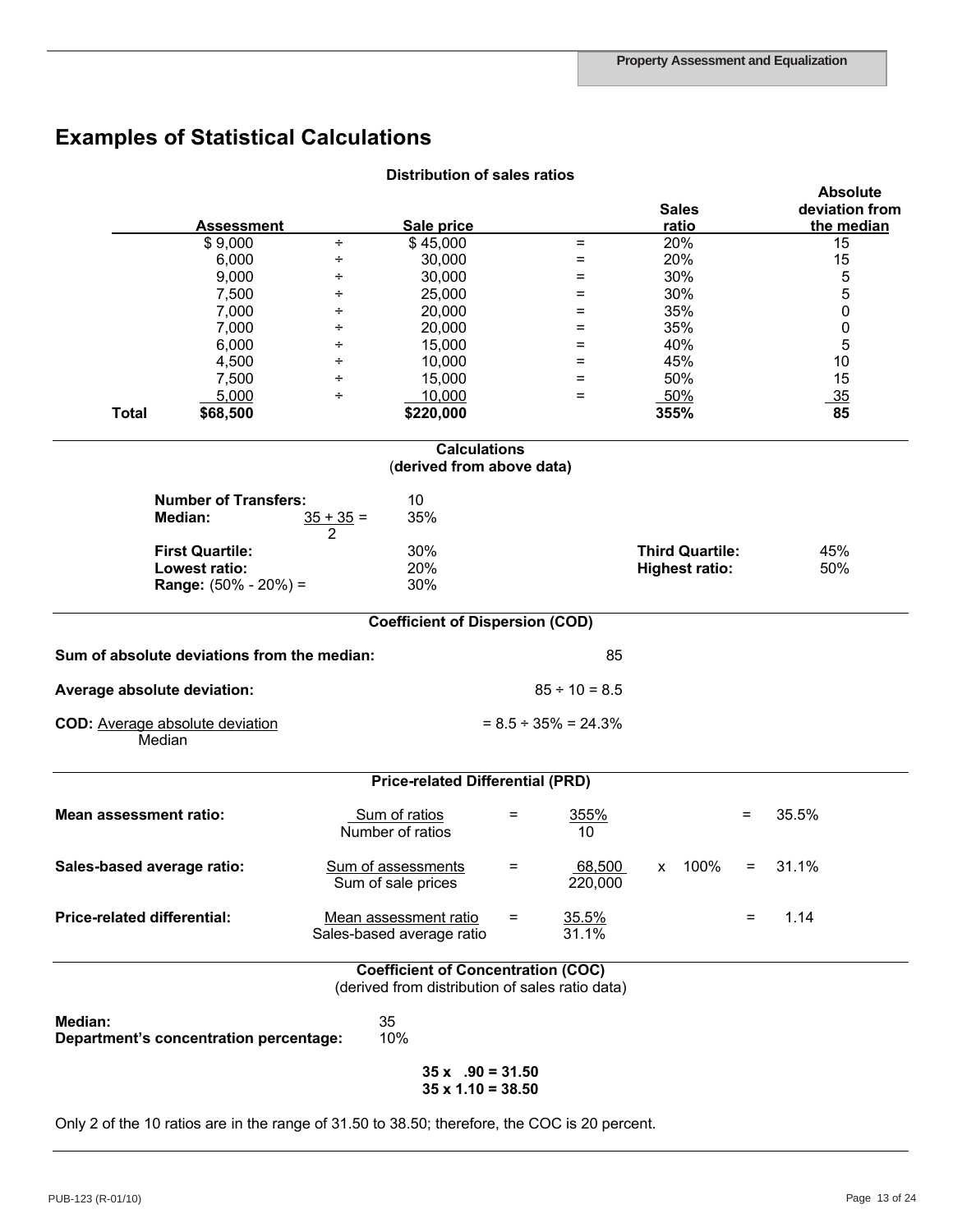### *How are sales ratio studies used?*

Sales ratio studies are used for a number of purposes.

#### **Computation of multipliers** —

Determing both county and township multipliers used in equalizing the level of assessments among counties (inter-county) and within the county (intra-county). Examples of intra-county multipliers include township, neighborhood, and class (residential, commercial, industrial, *etc.*) multipliers.

#### **Review and appeal of assessments** —

Provides a measure of the average assessment level for a given geographic area or category of property against which assessments of individual parcels may be judged in determining the degree of over or under statement, if any.

# **Diagnostic tool to evaluate local assessment practices** —<br>Local assessing officials are required to use the

sales ratio study to evaluate their assessment policies and make assessment changes to sales and non-sales so the final assessments are at the uniform percentage of value.

#### **Determine the assessor bonus** —

To qualify for the assessor bonus award, the average median levels of assessments of the prior  $\tilde{3}$  years must be between 31 $\mathrm{^{1/3}}$  percent and 35<sup>1/3</sup> percent and the COD must be below the appropriate COD as determined by the county's population.

### **Reimbursement to a county of a portion of S/A salary** —

To qualify for the reimbursement to the county, the average median levels of assessments of the<br>prior 3 years must be between 31<sup>1/3</sup> percent and  $35^{1/3}$  percent.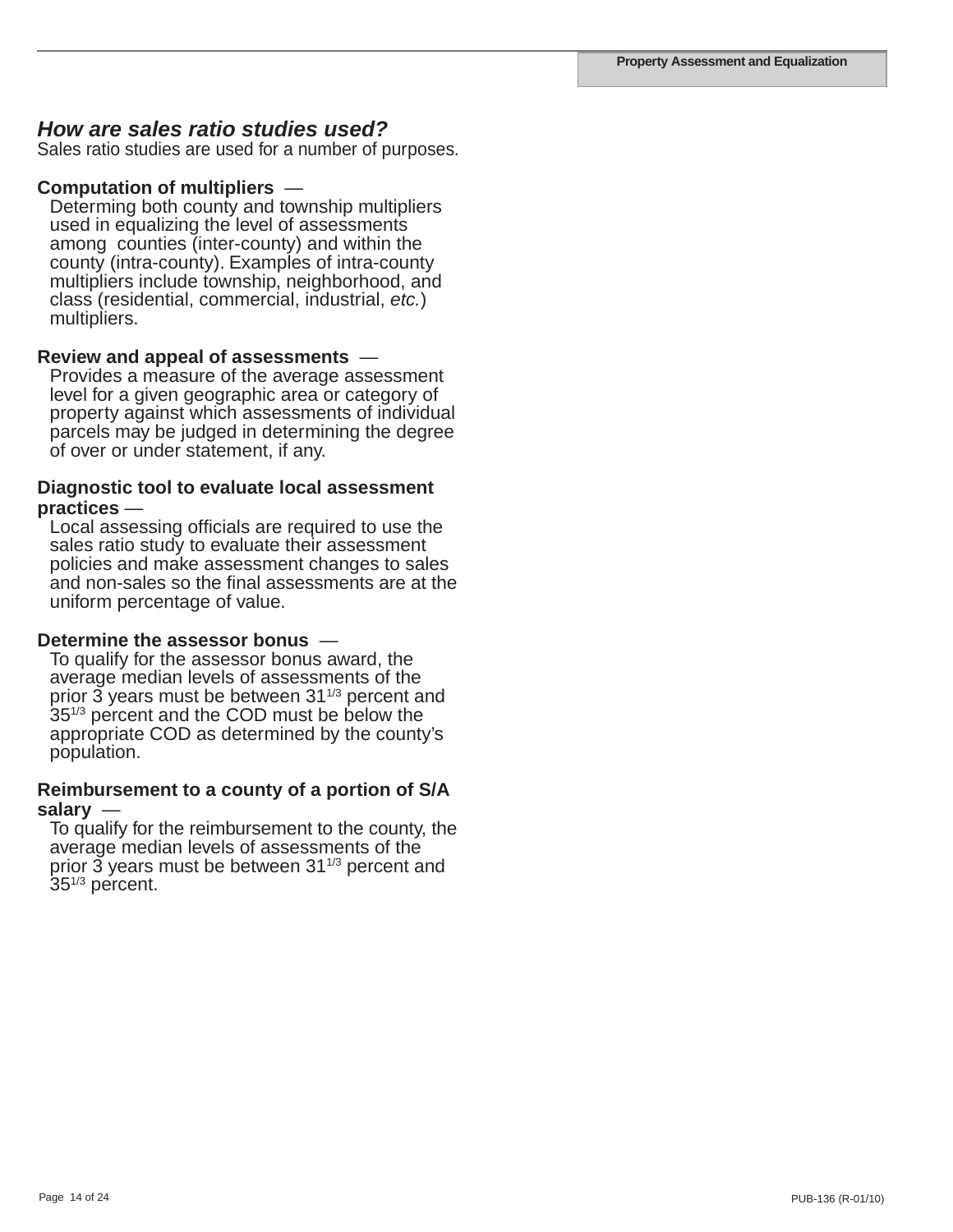# *Assessment Levels*

## *What is an "assessment level"?*

The percentage of fair cash value a property is assessed is the "assessment level". Illinois law requires the assessed value of non-farm property equal  $33^{1/3}$ percent of its fair cash value except for in Cook County.

## *How is level of assessment computed?*

The level of assessments is computed by using the following steps to calculate a "sales ratio study" for each county in the state. You must know the total assessed values and total fair cash values of property in the county. Total assessed values for each township are reported to IDOR on the counties' tentative and final abstracts. Estimating the total market value (Estimate of Full Value) is necessary and computed by dividing the total assessed value for the township by the median level of assessments (as a decimal number). If a township had at least 25 usable sales, IDOR will calculate a median level of assessment. If not, the remaining sales are placed in an "All Others" category from which a median is calculated. Once both median levels have been determined, a county median is calculated to determine the county's state equalization factor.

**Urban (non-farm) weighted assessment levels** are calculated by the township's aggregate assessment totals in conjunction with the township's median levels. This ensures each township's median level of assessment has an impact on the county's median level of assessment in proportion to the relative market value of its property.

**Urban weighted assessment levels** are used in the state equalization factor after any adjustments to ratio(s), after considering any significant changes in assessments by local assessing officials since the data had been compiled. To avoid bias, parcels with assessments greater than \$999,999 are deducted before the weighting process. The remaining assessment values are divided by the corresponding median ratio to obtain an estimated fair cash value of property for each category or area. The assessed values are added to provide a county urban total assessed value. The sum of all estimated fair cash values provide a county urban total estimated full value. The total assessed value is divided by the total estimated fair cash value for the county's median level of assessment for the year. This urban weighted median represents the best estimate of the average assessment level for non-farm property in the county.

## *Do assessment levels vary?*

**Yes.** Assessment levels may vary from the statutory 331/3 percent within or between assessment jurisdictions within a county, and between counties. These occur for many reasons including the large number of local assessing officials with different value opinions, and the inherent difficulties of the assessment process (*e.g.,* pressure to keep assessments low, lack of time and resources, ministerial errors, outdated valuations, changes in economic conditions).

## *Why must assessment levels be uniform?*

Assessment levels must be uniform to ensure

- $\bullet$  equal distribution of the tax burden among taxpayers;
- that tax rate and bonded indebtedness limita tions are applied equally to local government taxing bodies; and,
- fair distribution of state grants-in-aid for educa tion, highways, and public assistance. Assessed valuation is a component in the formulas used to calculate these distributions.

The following examples help clarify why uniform assessment levels provide equal distribution of the tax burden among taxpayers.

**Example 1:** Assessment level not uniform within assessment jurisdiction. Two homes with identical market values of \$150,000.

In valuing each property, the assessor estimates:

House #1's value =  $$144,000$ 

House  $\#2$ 's value = \$162,000

Level of assessments of 33<sup>1/3</sup> percent applied to each valuation:

#1 assessed at \$48,000 (32% of fair cash value) #2 assessed at \$54,000 (36% of fair cash value)

*The owner of House #2 will have a higher tax bill although the true value is identical to House #1.*

**Example 2:** Assessment level not uniform within the county. Two townships (A and B) within the same county and school district.

A assessed at average level of 20% of full value B assessed at average level of 40% of full value

*Taxpayers in the township assessed at the higher level would, on average, pay twice as much in school taxes as taxpayers of similar properties in the other township.*

## *Who must ensure uniform assessments?*

Both local assessment officials (township assessors, CCAOs, and county BOR) and IDOR are responsible for ensuring property assessments are uniform.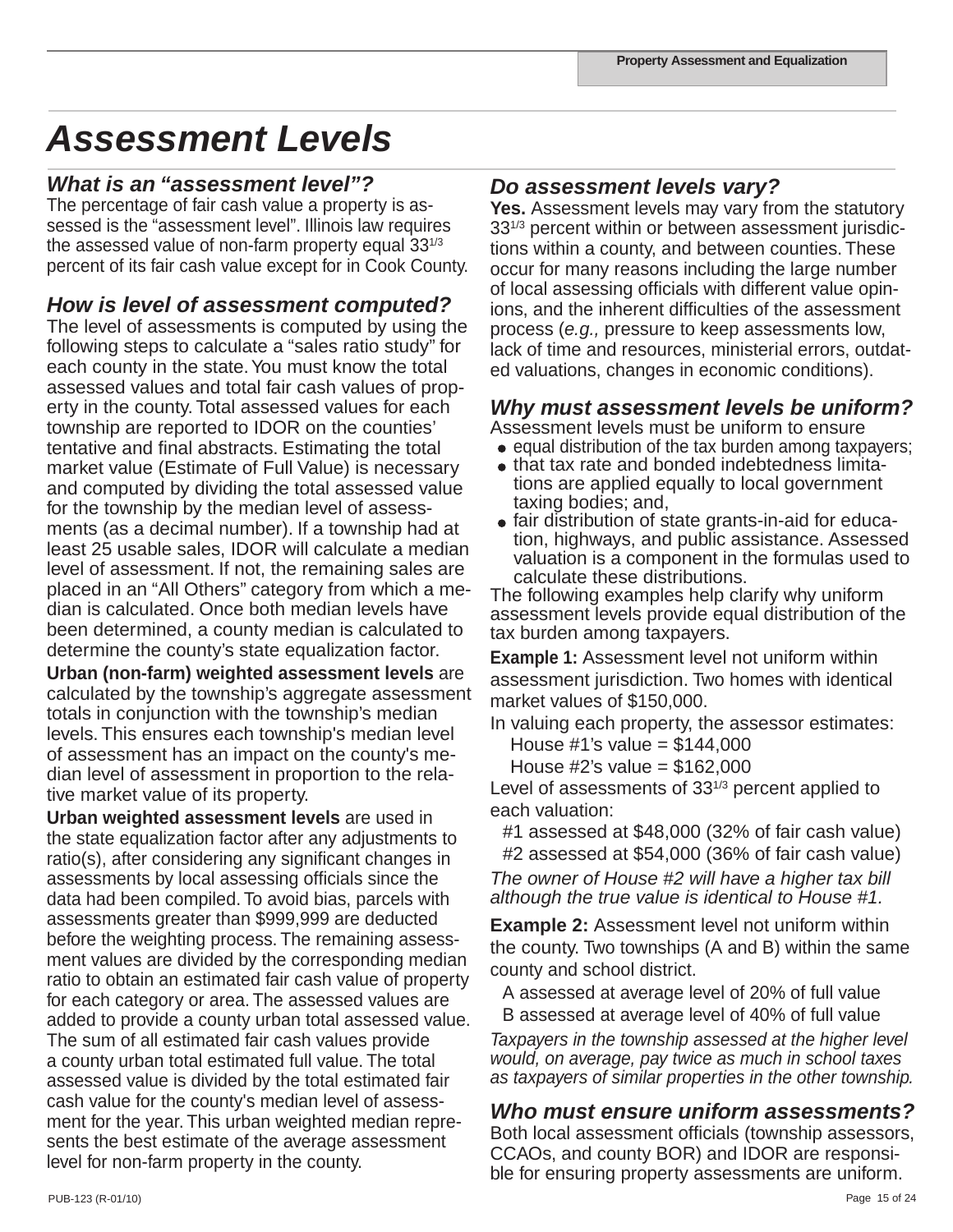# *Equalization*

## *What is equalization?*

Equalization is the application of a uniform percentage increase or decrease to assessed values of various areas or classes of property to bring assessment levels, on average, to a uniform level of the market value (331/3 percent). Both local assessment officials and IDOR are responsible for equalizing assessment levels.

### **Two types of equalization:**

**Intra-county:** Multipliers issued within the county to equalize the level of assessments within that county. *"Intra-county equalization"* is the work done by local assessment officials.

**Inter-county:** State-issued county multiplier used to carry out the statutory responsibility of equalizing the level of assessments among counties.

*"Inter-county equalization"* is the work done by IDOR. Equalization factors will not correct assessment inequities between properties within an area or class. If the average three-year level of assessment for a county is

- less than 331/3 percent, IDOR will certify an equalization factor (multiplier) greater than 1.0000.
- greater than 331/3 percent, IDOR will certify an equalization factor (multiplier) less than 1.0000

This is to bring the counties assessments levels, on average, to a uniform level of market value.

Inter-county equalization of assessments is necessary to • maintain the statutory assessment level through-

- out the state,
- provide a uniform basis for the distribution of state aid to schools and other state grant-in-aid programs,
- allow for an equitable distribution of the tax burden in districts that lie in more than on county, and
- provide a comparable base of r the applications of tax rate and bonded indebtedness limitations for units of local government

Equalization of assessment levels within counties, intra-county equalization, is necessary to achieve equitable distribution of the tax burden, prior to IDOR's inter-county equalization. Local assessing officials are responsible for using the assessment/ sales ratio study to evaluate their assessment policies and to make any changes needed to ensure that final assessments of all properties within their jurisdictions reflect a uniform percentage of value.

## *Do all counties use intra-county equalization?*

Page 16 of 24 PUB-136 (R-01/10) **No.** Every county but Cook County possesses this intra-county equalization authority. Township assessors, chief county assessment officers, and

county boards of review use equalization within the county only (intra-county equalization). Local assessment officials may equalize assessments within the county by class, area, and/or by township in order to ensure that the median level of assessments is at 331/3 percent of market value (fair cash value).

## *Why do local assessors and boards of review issue multipliers?*

Local jurisdictions must focus on valuing all property (uniformly and equitably), assuring all assessed values represent current market values. The assessment/sales ratio study becomes a tool of the county to evaluate assessment policies and make assessment changes when warranted. Ideally, the final assessments of all properties in the jurisdictions are then at a uniform percentage of value to provide an equitable distribution of the property tax burden.

## **Does the state force local assessment officials to do local equalization?**

**No;** but the Property Tax Code states that they act as the equalizing authority. Factors may be used to raise or lower assessment levels based on the county's independent monitoring of property transfers, based on results of the sales ratio study performed by IDOR, or based on the tentative multiplier certification.

For example, a township assessor who monitors sales within a particular development may note that the sales prices are increasing and will apply a factor to ensure that the development is assessed at the statutory level. Chief County Assessment Officers and County Boards of Review may notice similar trends. Factors can be applied based on a geographic area (*e.g.,* neighborhood, township), property characteristics (*e.g.,* lakefront lots, lots near a golf course), or type of property (*e.g.,* residential, commercial). Similarly, if IDOR's sales ratio study and tentative multiplier calculations indicate that a particular township is under-assessed, then local assessment officials have two options: correct the assessment level for the particular township (to raise assessments to  $33^{1/3}$ ) percent) or do nothing and apply the state multiplier to all properties. If the second option is chosen, the result is that properties already assessed at  $33^{1/3}$  percent will be assessed at a higher percentage. IDOR's role is to ensure that the county-wide assessment level, on average, is 331/3 percent.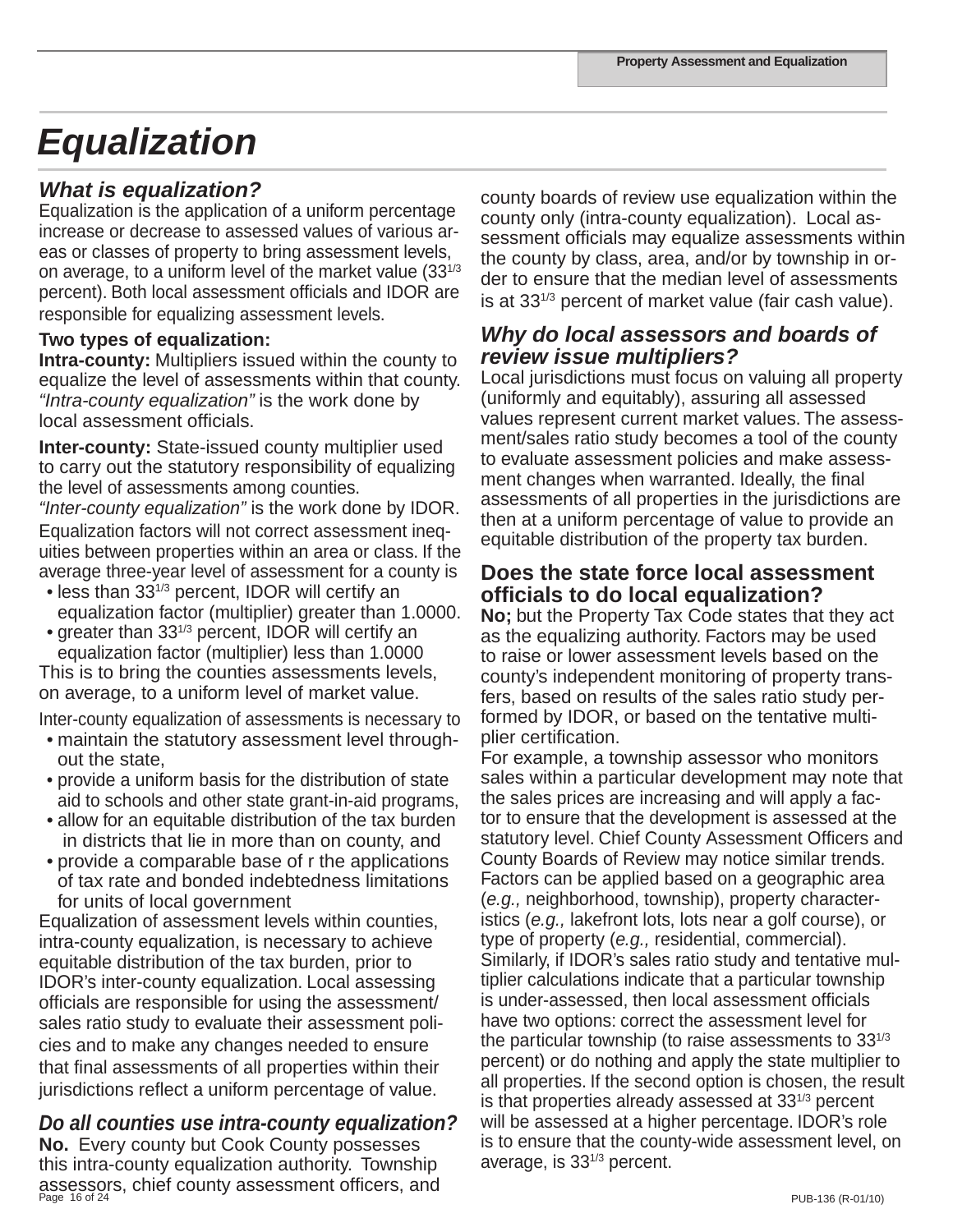## *Must IDOR equalize assessments?*

**Yes.** IDOR is required by law to provide for each county an equalization factor which will equalize the level of assessments at the statutory level of 331/3 percent of fair market value. The level of assessments to be equalized is the mean, or average, of the urban-weighted medians of the three years immediately before the assessment year, after adjustments for assessment changes through the assessment year.

## *Why is IDOR required to issue a state multiplier?*

The purpose of the state multiplier is to equalize assessments between counties (inter-county equalization). Inter-county equalization eliminates certain tax burden inequities among taxpayers who live within the boundaries of taxing districts that overlap two or more counties. It is not, however, a substitute for proper intra-county equalization by local officials. IDOR's emphasis is slightly different from local concerns. The state's concern is developing inter-county equalization and does not focus on inconsistencies that may exist among individual properties.

## *How does the state calculate the countywide multiplier?*

As explained on Page 7, IDOR uses information from the Real Estate Transfer Declarations (RETD's) to develop sales ratio studies. Assessed values from the Tentative Abstract are used to compute the tentative multiplier and assessed values from the Final Abstract are used to compute the final multiplier. If the average three-year level of assessments for a county **is less than** 331/3 percent, IDOR will certify an equalization factor (multiplier) greater than 1.0000 to bring the counties assessments levels, on average, to a uniform level of market value. If the average three-year level of assessments **is greater than** 331/3 percent, IDOR will certify an equalization factor less than 1.0000 to bring the counties assessments levels, on average, to a uniform level of market value.

## *How is the state multiplier computed?*

PUB-123 (R-01/10) Page 17 of 24 The preferred method is to divide the county's total assessed value reported to IDOR by the county's total estimated full value (based on the assessment levels from the sales ratio study). Only non-farm values are used.

## *Which years of sales are used when the multiplier is calculated?*

Sales from the three years immediately before the year for which the multiplier is calculated are used. For example, the 2009 multiplier is based on the sales ratio studies from sales in 2006, 2007, and 2008. Because the sales ratio study compares the prior year assessed value to the current year selling price, any reassessment work by the township assessor, CCAO, and BOR in subsequent years is also used when the multiplier is calculated. In essence, the ratios are adjusted so that "credit" is given when property is reassessed or local equalization factors are applied.

## *Why are three years' worth of sales ratios used?*

Using sales ratios from three years provides some predictability when the market is fluctuating. It prevents extreme changes from happening in one year. When the market is rising rapidly, the effect is to "smooth" out the increases and owners are not forced to pay a dramatic increase in a single year. The same is true when the market decreases. This helps taxing districts with determining their budgets and how much must be raised from property taxes.

## *How does the state multiplier affect assessments?*

The county clerk must multiply the assessed value of each parcel of non-farm property, as corrected and equalized by local assessment officers or the county BOR, by the state certified Multiplier. Example based on a \$90,000 home:

**County A - Multiplier is 1.0000** 

Home assessed at \$30,000 with an EAV of \$30,000  $($30,000 \times 1.0000 = $30,000)$ 

## **County B - Multiplier is 2.0000**

Home assessed at \$15,000 with an EAV of \$30,000.  $($15,000 \times 2.0000 = $30,000)$ 

Equalization has eliminated the effects of the original underassessment in County B by the use of the equalization factor (multiplier). This new value is called the "equalized assessed value." By law, the equalization factor (multiplier) is not applied to farm acreage, farm buildings, or coal rights, which are assessed using alternate assessment methods specified in Illinois law.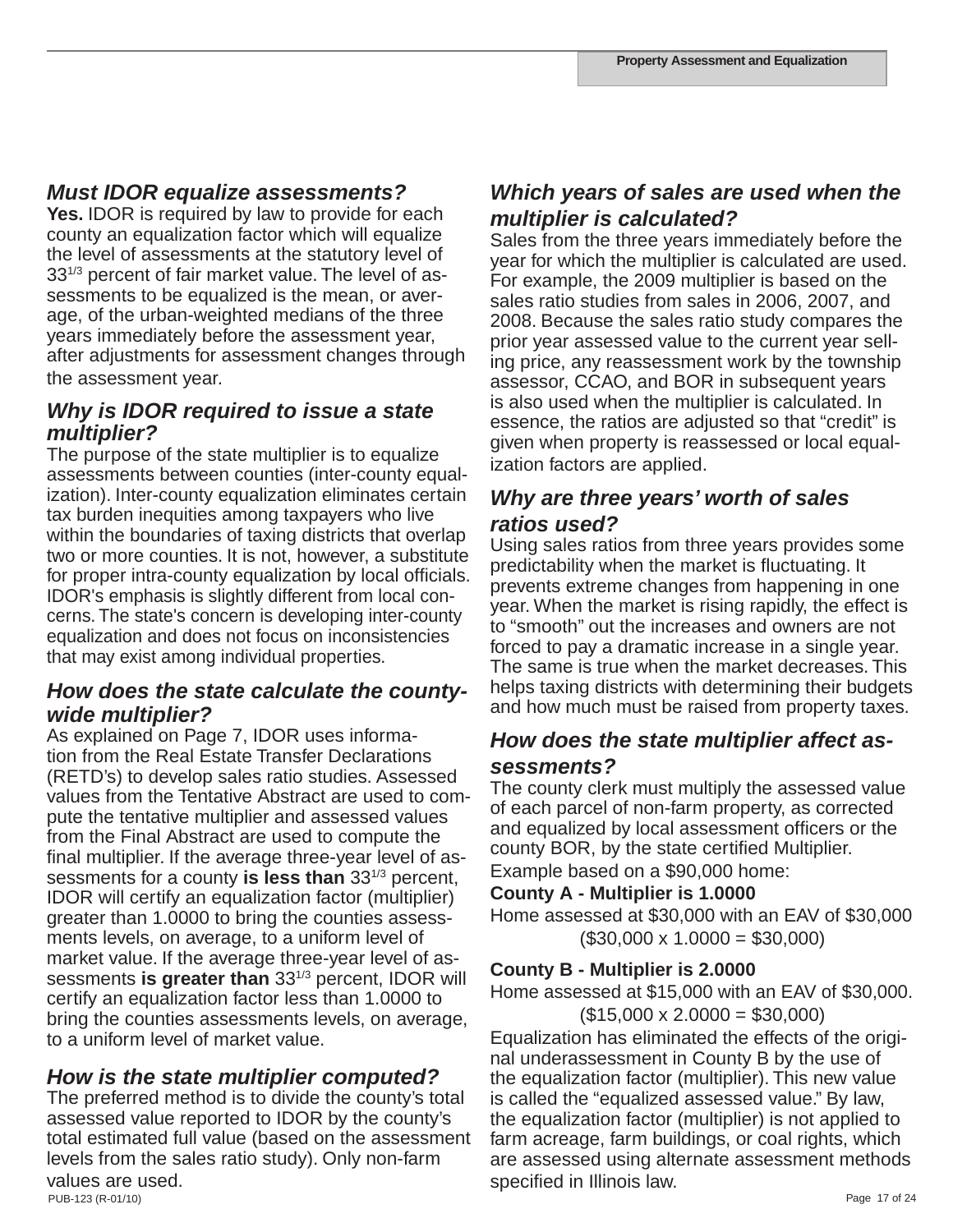|                                       |                                  |                                |                              |                                            |                                   |                             |                              | Adjusted 2005 +  =                      | BOR (2008 adjustments) | Assessor (2008 adjustments) | Adjusted 2005                |  |
|---------------------------------------|----------------------------------|--------------------------------|------------------------------|--------------------------------------------|-----------------------------------|-----------------------------|------------------------------|-----------------------------------------|------------------------|-----------------------------|------------------------------|--|
|                                       |                                  |                                |                              | Adjusted $2006$ + $=$                      | BOR (2009 adjustments)            | Assessor (2009 adjustments) | Adjusted 2008                | Adjusted 2006 +   =                     | BOR (2008 adjustments) | Assessor (2008 adjustments) | Adjusted 2008                |  |
| Adjusted $2007$ + $=$                 | BOR (2010 adjustments)           | Assessor (2010 adjustments)    | Adjusted 2007                | Adjusted $2007$ + =                        | BOR (2009 adjustments)            | Assessor (2009 adjustments) | Adjusted 2007                |                                         | BOR (2008 adjustments) | Assessor (2008 adjustments) | Raw Ratios (from 2007 study) |  |
| $divsted 2008 + =$                    | <b>BOR (2010</b><br>adjustments) | Assessor (2010<br>adjustments) | Adjusted 2008                |                                            | <b>BOR (2002)</b><br>adjustments) | Assessor (2009 adjustments) | Raw Ratios (from 2008 study) | Adjusted 2007 = 3 YEAR/3 = 3 YEAR RATIO |                        |                             | 2008 multiplier              |  |
|                                       | BOR (2010 adjustments)           | Assessor (2010 adjustments)    | Raw Ratios (from 2009 study) | $dived 2008$ = $3$ YEAR/3 = $3$ YEAR RATIO |                                   |                             | 2009 multiplier              |                                         |                        |                             |                              |  |
| Adjusted 2009 = 3 YEAR/3 = 3 YEAR RAT |                                  |                                | 2010 multiplier              |                                            |                                   |                             |                              |                                         |                        |                             |                              |  |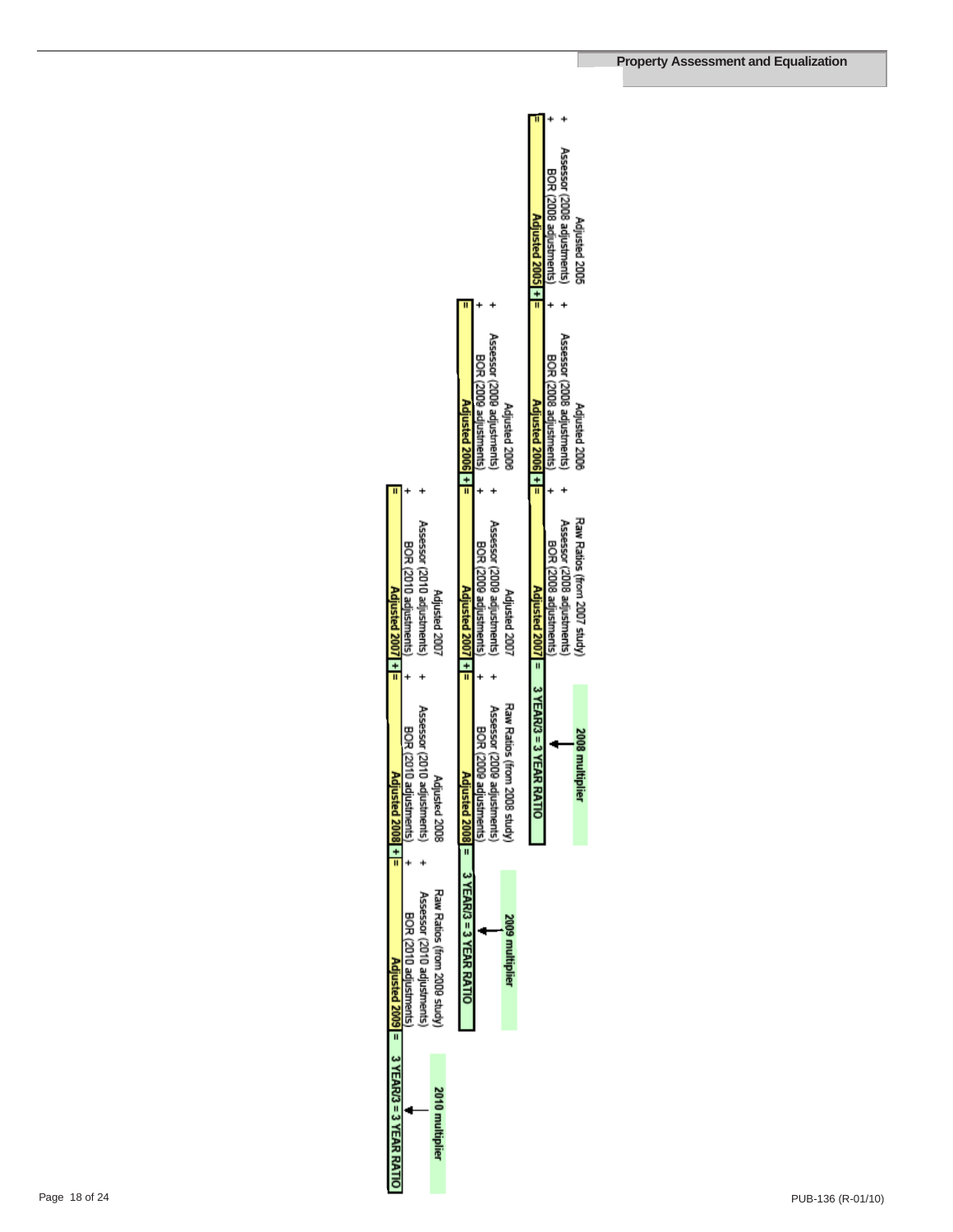# *Applicable Statutes*

#### *Property Tax Code*

(35 ILCS 200/1 1)

**Sec. 1 1.** Short title. This Act may be cited as the Property Tax Code. (Source: P.A. 88 455.)

#### *Defines "fair cash value"*

(35 ILCS 200/1 50)

**Sec. 1 50.** Fair cash value. The amount for which a property can be sold in the due course of business and trade, not under duress, between a willing buyer and a willing seller. (Source: P.A. 88 455.)

#### *Defines "331/3 percent"*

#### (35 ILCS 200/1 55)

**Sec. 1 55.** 33 1/3%. One third of the fair cash value of property, as determined by the Department's sales ratio studies for the 3 most recent years preceding the assessment year, adjusted to take into account any changes in assessment levels implemented since the data for the studies were collected.

(Source: P.A. 86 1481; 87 877; 88 455.)

#### *Defines "property"*

#### (35 ILCS 200/1 130)

**Sec. 1 130.** Property; real property; real estate; land; tract; lot. The land itself, with all things contained therein, and also all buildings, structures and improvements, and other permanent fixtures thereon, including all oil, gas, coal and other minerals in the land and the right to remove oil, gas and other minerals, excluding coal, from the land, and all rights and privileges belonging or pertaining thereto, except where otherwise specified by this Code. Included therein is any vehicle or similar portable structure used or so constructed as to permit its use as a dwelling place, if the structure is resting in whole on a permanent foundation. Not included therein are low income housing tax credits authorized by Section 42 of the Internal Revenue Code, 26 U.S.C. 42. (Source: P.A. 91 502, eff. 8 13 99.)

#### *Supervisor of Assessments*

(35 ILCS 200/Art. 3 heading)

Article 3. County Assessment Officials

**Sec. 3 5.** Supervisor of assessments. In counties with less than 3,000,000 inhabitants and in which no county assessor has been elected under Section 3 45, there shall be a county supervisor of assessments, either appointed as provided in this Section, or elected. In counties with less than 3,000,000 inhabitants and not having an elected county assessor or an elected supervisor of assessments, the office of supervisor of assessments shall be filled by appointment by the presiding officer of the county board with the advice and consent of the county board.

To be eligible for appointment or to be eligible to file nomination papers or participate as a candidate in any primary or general election for, or be elected to, the office of supervisor of assessments, or to enter upon the duties of the office, a person must possess one of the following qualifications as certified by the individual to the county clerk:

(1) A Certified Illinois Assessing Official certificate from the Illinois Property Assessment Institute, plus the additional training required for additional compensation under Section 4 10.

(2) A Certified Assessment Evaluator certificate from the International Association of Assessing Officers.

PUB-123 (R-01/10) Page 19 of 24 (3) A Member of the Appraisal Institute (MAI), Residential Member (RM), Senior Real Estate Analyst (SREA), Senior Real Property Analyst (SRPA) or Senior Residential Analyst (SRA) certificate from the Appraisal Institute or its predecessor organizations.

(4) If the person has served as a supervisor of assessments for 12 years or more, a Certified Illinois Assessing Official certificate from the Illinois Property Assessment Institute with a minimum of 360 additional hours of successfully completed courses approved by the Department if at least 180 of the course hours required a written examination.

In addition, a person must have had at least 2 years' experience in the field of property sales, assessments, finance or appraisals and must have passed an examination conducted by the Department to determine his or her competence to hold the office. The examination may be conducted by the Department at a convenient location in the county or region. Notice of the time and place shall be given by publication in a newspaper of general circulation in the counties, at least one week prior to the exam. The Department shall certify to the county board a list of the names and scores of persons who pass the examination. The Department may provide by rule the maximum time that the name of a person who has passed the examination will be included on a list of persons eligible for appointment or election. The term of office shall be 4 years from the date of appointment and until a successor is appointed and qualified.

(Source: P.A. 92 667, eff. 7 16 02.)

#### *IDOR responsibility to equalize assessments*

(35 ILCS 200/Art. 8 heading) Article 8. Department of Revenue

**Sec. 8 5.** General duties. The Department shall:

(1) Direct and supervise the assessment of all property so that all assessments are made relatively just and equal.

(2) Confer with, advise and assist local assessment officers relative to the performance of their duties.

(3) Prescribe for assessment officers general rules, relative to the assessment of property, which rules shall be binding upon all assessment officers until reversed, annulled or modified by a court of competent jurisdiction.

(4) Prescribe or approve forms for returns, reports, complaints, notices and other documents, and the contents of required files and records authorized or required by law or by rule and regulation of the Department. All assessing officers shall use true copies of such forms or reasonable electronic facsimiles of them.

(5) Assess all property owned by or used by railroad companies operating within this State, except non carrier real estate.

(6) Equalize the assessment of property among the different counties of the State and fix the aggregate amount of the assessment for each county upon which taxes shall be extended in each year; and publish a statement of the methods and procedures used in making such equalization.

(7) Keep a correct record of its acts relative to the assessment of property and the equalization of assessments. The record shall be available for public inspection and copies shall be distributed to any person upon request and payment of the cost of reproduction.

(8) Grant or deny non homestead exemptions under Sections 16 70 and 16 130.

(Source: P.A. 91 357, eff. 7 29 99.)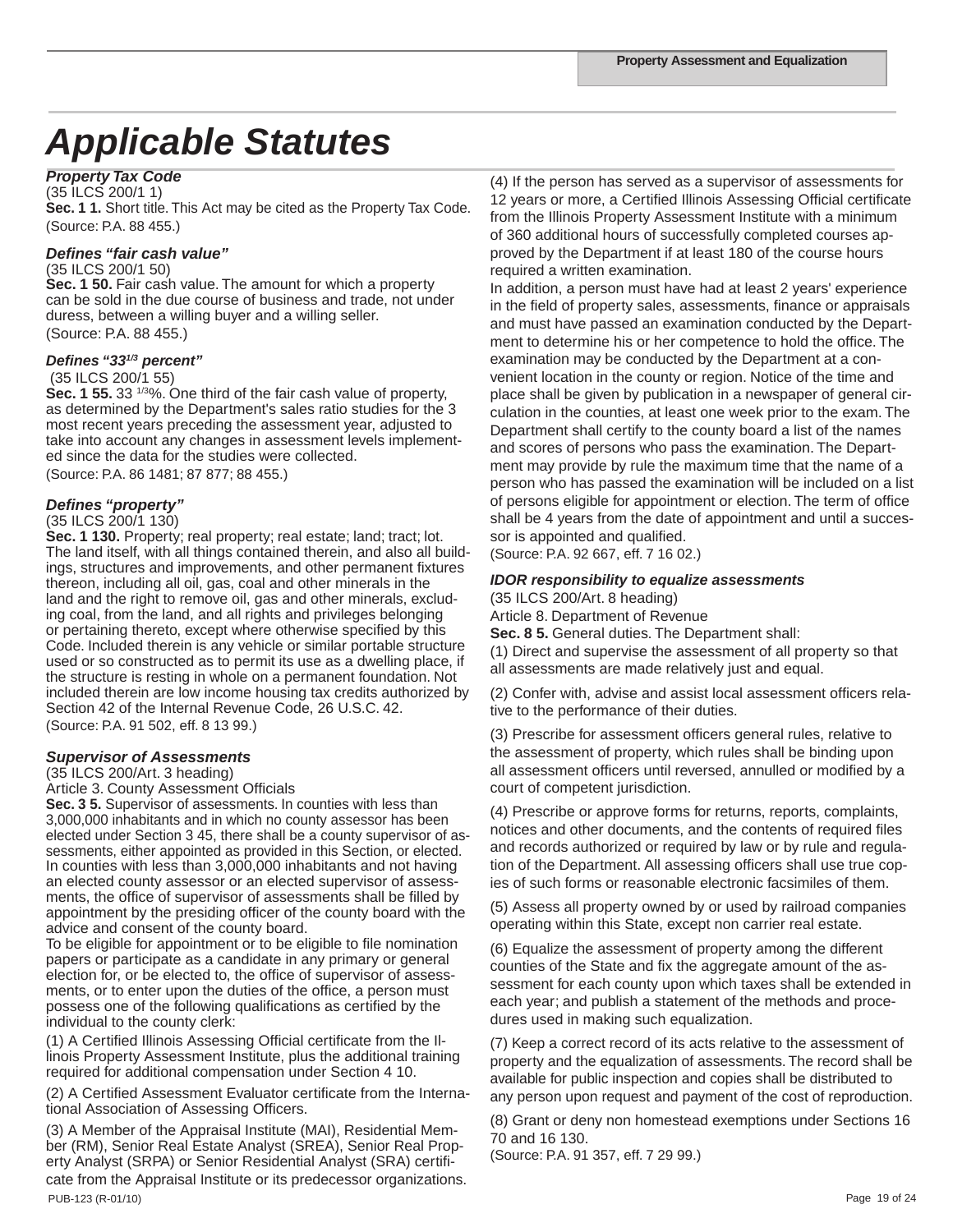#### *Statutory level of assessments*

(35 ILCS 200/Art. 9 Div. 4 heading)

Division 4. Valuation procedures

**Sec. 9 145.** Statutory level of assessment. Except in counties with more than 200,000 inhabitants which classify property for purposes of taxation, property shall be valued as follows:

(a) Each tract or lot of property shall be valued at 33 1/3% of its fair cash value.

(b) Each taxable leasehold estate shall be valued at 33 1/3% of its fair cash value.

(c) Each building or structure which is located on the right of way of any canal, railroad or other company leased or granted to another company or person for a term of years, shall be valued at 33 1/3% of its fair cash value.

(d) Any property on which there is a coal or other mine, or stone or other quarry, shall be valued at 33 1/3% of its fair cash value. Oil, gas and other minerals, except coal, shall have value and be assessed separately at 33 1/3% of the fair cash value of such oil, gas and other minerals. Coal shall be assessed separately at 33 1/3% of the coal reserve economic value, as provided in Sections 10 170 through 10 200.

(e) In the assessment of property encumbered by public easement, any depreciation occasioned by such easement shall be deducted in the valuation of such property. Any property dedicated as a nature preserve or as a nature preserve buffer under the Illinois Natural Areas Preservation Act, for the purposes of this paragraph, is encumbered by a public easement and shall be depreciated for assessment purposes to a level at which its valuation shall be \$1 per acre or portion thereof. This Section is subject to and modified by Sections 10 110 through 10 140 and 11 5 through 11 65.

(Source: P.A. 91 497, eff. 1 1 00.)

#### *Township assessor or CCAO authority to equalize assessments within or between townships or by class of property* (35 ILCS 200/9 205)

**Sec. 9 205.** Equalization. When deemed necessary to equalize assessments between or within townships or between classes of property, or when deemed necessary to raise or lower assessments within a county or any part thereof to the level prescribed by law, changes in individual assessments may be made by a township assessor or chief county assessment officer, under Section 9 75, by application of a percentage increase or decrease to each assessment. (Source: P.A. 81 1034; 88 455.)

#### *County equalization by CCAO*

#### (35 ILCS 200/9 210)

**Sec. 9 210.** Equalization by chief county assessment officer; counties of less than 3,000,000. The chief county assessment officer in a county with less than 3,000,000 inhabitants shall act as an equalizing authority for each county in which he or she serves. The officer shall examine the assessments in the county and shall equalize the assessments by increasing or reducing the entire assessment of property in the county or any area therein or of any class of property, so that the assessments will be at 33 1/3% of fair cash value. The equalization process and analysis described in this Section shall apply to all property except farm and coal properties assessed under Sections 10 110 through 10 140 and 10 170 through 10 200.

For each township or assessment district in the county, the supervisor of assessments shall annually determine the percentage relationship between the estimated 33 1/3% of the fair cash

value of the property and the assessed valuations at which the property is listed for each township, multi township or assessment district. To make this analysis, he or she shall use property transfers, property appraisals, and other means as he or she deems proper and reasonable.

With the ratio determined for each township or assessment district, the supervisor of assessments shall then determine the percentage to be added to or deducted from the aggregate assessments in each township or assessment district, other than property assessed under Sections 10 110 through 10 140 and 10 170 through 10 200, in order to produce a ratio of assessed value to fair cash value of 33 1/3%. That percentage shall be issued as an equalization factor for each township or assessment district within each county served by the chief county assessment officer. The assessment officer shall then change the assessment of each parcel of property by application of the equalization factor.

(Source: P.A. 88 455; 88 670, eff. 12 2 94.)

#### *Publication of BOR equalization factor*  (35 ILCS 200/12 40)

**Sec. 12 40.** Notice provisions; equalization by board of review. The assessment of any class of property or of any township or multi township or part thereof, or any portion of the county, shall not be increased by an equalization factor applied by a board of review until the board has made one publication of notice in a newspaper of general circulation published in the county, of such proposed increase and has given an opportunity to be heard, within 20 days of the publication date, to the owners of the property affected or any one representing them, and other citizens of the territory. The assessor or chief county assessment officer shall have like opportunity to be heard thereon, except where such action is taken in individual cases upon complaint. The board shall hear any person, upon request, in opposition to a proposed reduction in the assessment of any person or territory.

(Source: P.A. 86 345; 86 413; 86 1028; 86 1481; 88 455.)

#### *Mailed notice to property owner of BOR equalization factor* (35 ILCS 200/12 50)

**Sec. 12 50.** Mailed notice to taxpayer after change by board of review or board of appeals. If final board of review or board of appeals action regarding any property, including equalization under Section 16 60 or Section 16 65, results in an increased or decreased assessment, the board shall mail a notice to the taxpayer, at his or her address as it appears in the assessment records, whose property is affected by such action, and in the case of a complaint filed with a board of review under Section 16 25 or 16 115, to the taxing body filing the complaint. A copy shall be given to the assessor or chief county assessment officer if his or her assessment was reversed or modified by the board. Written notice shall also be given to any taxpayer who filed a complaint in writing with the board and whose assessment was not changed. The notice shall set forth the assessed value prior to board action; the assessed value after final board action but prior to any equalization; and the assessed value as equalized by the board, if the board equalizes. This notice shall state that the value as certified to the county clerk by the board will be the locally assessed value of the property for that year and each succeeding year, unless revised in a succeeding year in the manner provided in this Code. The written notice shall also set forth specifically the facts upon which the board's decision is based. In counties with less than 3,000,000 inhabitants, the notice shall also contain the following statement: "You may appeal this decision to the Property Tax Appeal Board by filing a petition for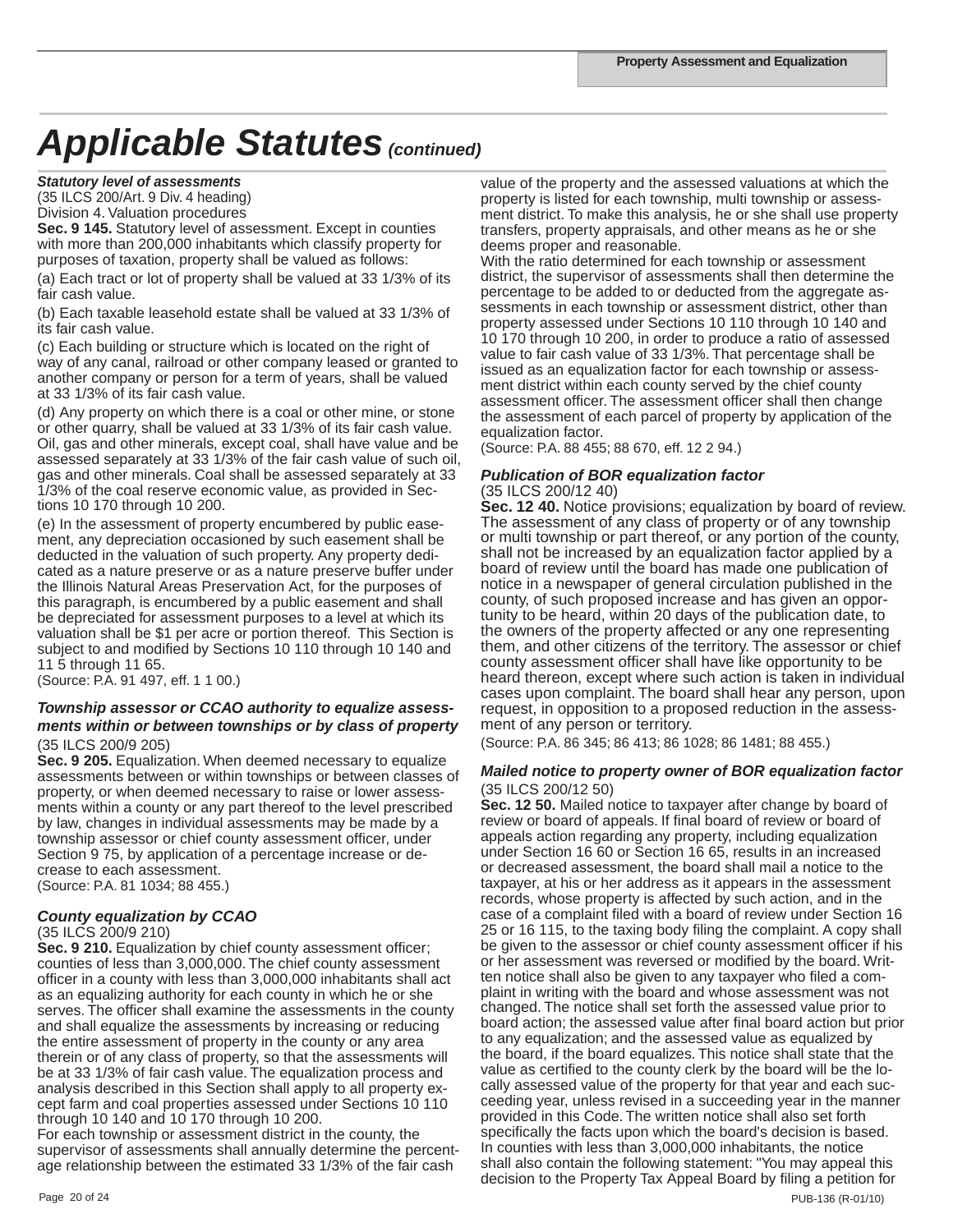review with the Property Tax Appeal Board within 30 days after this notice is mailed to you or your agent, or is personally served upon you or your agent". In counties with 3,000,000 or more inhabitants, the notice shall also contain the following statement: "You may appeal this decision to the Property Tax Appeal Board by filing a petition for review with the Property Tax Appeal Board within 30 days after the date of this notice or within 30 days after the date that the Board of Review transmits to the county assessor pursuant to Section 16 125 its final action on the township in which your property is located, whichever is later". The Board shall publish its transmittal date of final action on each township in at least one newspaper of general circulation in the county. The changes made by this amendatory Act of the 91st General Assembly apply to the 1999 assessment year and thereafter. (Source: P.A. 91 393, eff. 7 30 99; 91 425, eff. 8 6 99.)

#### *BOR equalization authority after publication*

#### (35 ILCS 200/16 60)

**Sec. 16 60.** Equalization within counties Publication and hearing. After notice and hearing as required by Section 12 40, the board of review may increase or reduce the entire assessment, or the assessment of any class included therein, if, in its opinion, the assessment has not been made upon the proper basis. The board may also equalize the assessment in any multi township or township, or part thereof, or any portion of the county. (Source: P.A. 86 345; 86 413; 86 1028; 86 1481; 88 455.)

#### *BOR equalization process*

#### (35 ILCS 200/16 65)

**Sec. 16 65.** Equalization process. The board of review shall act as an equalizing authority, if after equalization by the supervisor of assessments the equalized assessed value of property in the county is not 33 1/3% of the total fair cash value. The board shall, after notice and hearing as required by Section 12 40, lower or raise the total assessed value of property in any assessment district within the county so that the property, other than farm and coal property assessed under Sections 10 110 through 10 140 and Sections 10 170 through 10 200, will be assessed at 33 1/3% of its fair cash value.

For each assessment district of the county, the board of review shall annually determine the percentage relationship between the valuations at which property other than farm and coal property is listed and the estimated 33 1/3% of the fair cash value of such property. To make this analysis, the board shall use at least 25 property transfers, or a combination of at least 25 property transfers and property appraisals, such information as may be submitted by interested taxing bodies, or any other means as it deems proper and reasonable. If there are not 25 property transfers available, or if these 25 property transfers do not represent a fair sample of the types of properties and their proportional distribution in the assessment district, the board shall select a random sample of properties of a number necessary to provide a combination of at least 25 property transfers and property appraisals as much as possible representative of the entire assessment district, and provide for their appraisal. The township or multi township assessor shall be notified of and participate in the deliberations and determinations.

PUB-123 (R-01/10) Page 21 of 24 With the ratio determined for each assessment district, the board shall ascertain the amount to be added or deducted from the aggregate assessment on property subject to local assessment jurisdiction, other than farm and coal property, to produce a ratio of assessed value to 33 1/3% of the fair cash value equivalent to 100%. However, in determining the amount to be added to the

aggregate assessment on property subject to local jurisdiction in order to produce a ratio of assessed value to 33 1/3% of the fair cash value equivalent to 100%, the board shall not, in any one year, increase or decrease the aggregate assessment of any assessment district by more than 25% of the equalized valuation of the district for the previous year, except that additions, deletions or depletions to the taxable property shall be excluded in computing the 25% limitation. The board shall complete the equalization by the date prescribed in Section 16 35 for the board's adjournment, and, within 10 days thereafter, shall report the results of its work under this Section to the Department. At least 30 days prior to its adjournment, the board shall publish a notice declaring whether it intends to equalize assessments as provided in this Section. The notice shall be published in a newspaper of general circulation in the county. If the board fails to report to the Department within the required time, or if the report discloses that the board has failed to make a proper and adequate equalization of assessments, the Department shall direct, determine, and supervise the assessment so that all assessments of property are relatively just and equal as provided in Section 8 5.

(Source: P.A. 84 1343; 88 455.)

#### *State equalization process (equalization among counties)*

(35 ILCS 200/Art. 17 heading) Article 17. State Equalization Process

**Sec. 17 5.** Equalization among counties. The Department shall act as an equalizing authority. It shall examine the abstracts of property assessed for taxation in the counties and in the assessment districts in counties having assessment districts, as returned by the county clerks, and shall equalize the assessments between counties as provided in this Code. Except as hereinafter provided, the Department shall lower or raise the total assessed value of property in each county as returned by the county clerk, other than property assessed under Sections 10 110 through 10 140 and 10 170 through 10 200, so that the property will be assessed at 33 1/3% of its fair cash value.

The Department shall annually determine the percentage relationship, for each county of the State, between the valuations at which locally assessed property, other than property assessed under the Sections 10 110 through 10 140 and 10 170 through 10 200, as listed by assessors and revised by boards of review, and the estimated 33 1/3% of the fair cash value of the property. To make this analysis, the Department shall use property transfers, property appraisals, and other means as it deems proper and reasonable.

With the ratio determined for each county, the Department shall then determine the percentage to be added to or deducted from the aggregate reviewed assessment on property subject to local assessment jurisdiction, other than property assessed under the Sections cited above, to produce a ratio of assessed value to 33 1/3% of the fair cash value equivalent to 100%. (Source: P.A. 91 555, eff. 1 1 00.)

#### *Sales ratio studies*

#### (35 ILCS 200/17 10)

**Sec. 17 10.** Sales ratio studies. The Department shall monitor the quality of local assessments by designing, preparing and using ratio studies, and shall use the results as the basis for equalization decisions. In compiling sales ratio studies, the Department shall exclude from the reported sales price of any property any amounts included for personal property and, for sales occurring through December 31, 1999, shall exclude seller paid points. The Department shall not include in its sales ratio studies sales of property which have been platted and for which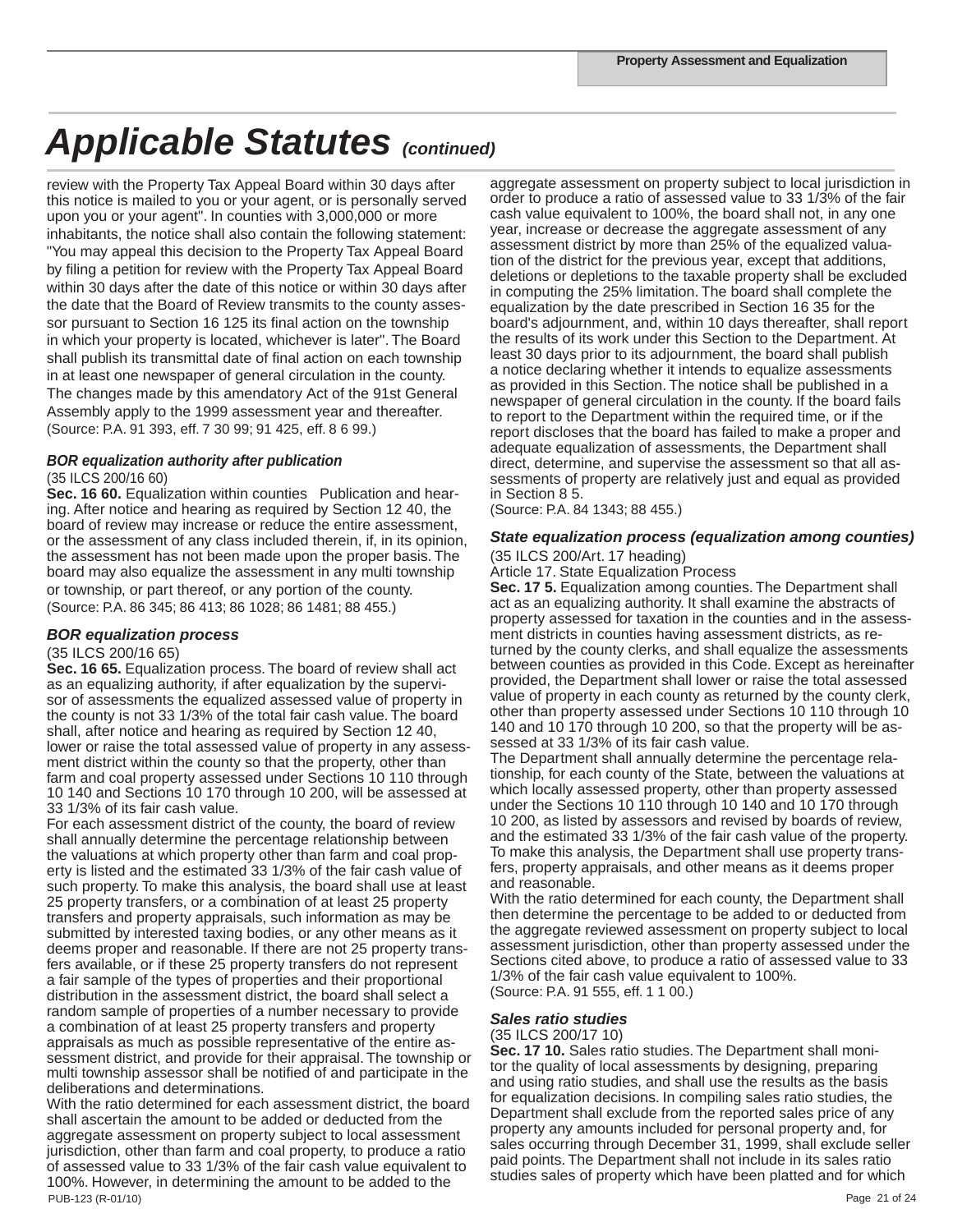an increase in the assessed valuation is restricted by Section 10 30. The Department shall not include in its sales ratio studies the initial sale of residential property that has been converted to condominium property.

When the declaration required under the Real Estate Transfer Tax Law contains financing information required under Section 31 25, the Department shall adjust sales prices to exclude seller paid points and shall adjust sales prices to "cash value" when seller related financing is used that is different than the prevailing cost of cash. The prevailing cost of cash for sales occurring on or after January 1, 1992 shall be established as the monthly average 30 year fixed Primary Mortgage Market Survey rate for the North Central Region as published weekly by the Federal Home Loan Mortgage Corporation, as computed by the Department, or such other rate as determined by the Department. This rate shall be known as the survey rate. For sales occurring on or after January 1, 1992, through December 31, 1999, adjustments in the prevailing cost of cash shall be made only after the survey rate has been at or above 13% for 12 consecutive months and will continue until the survey rate has been below 13% for 12 consecutive months. For sales occurring on or after January 1, 2000, adjustments for seller paid points and adjustments in the prevailing cost of cash shall be made only after the survey rate has been at or above 13% for 12 consecutive months and will continue until the survey rate has been below 13% for 12 consecutive months. The Department shall make public its adjustment procedure upon request. (Source: P.A. 91 555, eff. 1 1 00.)

#### *Tentative equalization factor* (35 ILCS 200/17-15)

**Sec. 17 15.** Tentative equalization factor. The Department shall forward to the County Clerk of each county in each year its estimate of the percentage, established under Section 17 5, to be added to or deducted from the aggregate of the locally assessed property in that county, other than property assessed under Sections 10 110 through 10 140 and 10 170 through 10 200. The percentage relationship to be certified to each county by the Department as provided by Section 17 25 shall be determined by the ratio between the percentage estimate so made and forwarded, as provided by this Section, and the level of assessments of the assessed valuations as made by the assessors and thereafter finally revised by the board of review of that county. Such estimate shall be forwarded by the Department to the County Clerk of any County within 15 days after the chief county assessment officer files with the Department an abstract of the assessments of the locally assessed property in the county, as finally revised. The abstract shall be in substantially the same form as required of the County Clerk by Sections 9 250 and 9 255 after completion of the revisions thereafter to be made by the board of review of the county, except that the abstract shall specify separately the amount of omitted property, and the amount of improvements upon property assessed for the first time in that year. The chief county assessment officer shall forward the abstract to the Department within 30 days after returning the county assessment books to the county board of review. (Source: P.A. 91 555, eff. 1 1 00.)

# *Tentative equalization factor hearing* (35 ILCS 200/17 20)

Page 22 of 24 PUB-136 (R-01/10) **Sec. 17 20.** Hearing on tentative equalization factor. The Department shall, after publishing its tentative equalization factor and giving notice of hearing to the public in a newspaper of general circulation in the county, hold a hearing on its estimate not less than 10 days nor more than 30 days from the date of the publi-

cation. The notice shall state the date and time of the hearing, which shall be held in either Chicago or Springfield, the basis for the estimate of the Department, and further information as the Department may prescribe. The Department shall, after giving a hearing to all interested parties and opportunity for submitting testimony and evidence in support of or adverse to the estimate as the Department considers requisite, either confirm or revise the estimate so as to correctly represent the considered judgment of the Department respecting the estimated percentage to be added to or deducted from the aggregate assessment of all locally assessed property in the county except property assessed under Sections 10 110 through 10 140 or 10 170 through 10 200. Within 30 days after the conclusion of the hearing the Department shall mail to the County Clerk, by certified mail, its determination with respect to such estimated percentage to be added to or deducted from the aggregate assessment. (Source: P.A. 91 555, eff. 1 1 00.)

#### *Application of equalization factor*

#### (35 ILCS 200/17 25)

**Sec. 17 25.** Application of final equalization factor. The assessments of all property, other than property assessed under Sections 10 110 through 10 140 and 10 170 through 10 200, as returned by the county clerks, shall be equalized by adding to the aggregate assessed value thereof in every county in which the Department finds the valuation to be less than 33 1/3% of the fair cash value of the property, the rate per cent which will raise the aggregate assessed valuation to 33 1/3% of fair cash value, and by deducting from the aggregate assessed value thereof, in every county in which the Department finds the valuation to be more than 33 1/3% of the fair cash value, the rate per cent which will reduce the aggregate assessed valuation to 33 1/3% of fair cash value.

However, no equalization factor shall be certified by the Department to raise or reduce the aggregate assessed value of any county in which the aggregate assessed value of property other than that assessed under the Sections cited above, is more than 99% and less than 101% of 33 1/3% of fair (Source: P.A. 91 555, eff. 1 1 00.)

# *Certification of final equalization factor* (35 ILCS 200/17 30)

**Sec. 17 30.** Certification of final equalization factor. When the Department has completed its equalization of assessments in each year, it shall certify to each county clerk the percentage finally determined by it to be added to or deducted from the listed or assessed valuation of property in the county as returned by the county clerk.

(Source: P.A. 91 555, eff. 1 1 00.)

# *Publication of final equalization factor* (35 ILCS 200/17 40)

Sec. 17 40. Publication of final equalization factor. The Department shall publish in each county the percentage and equalization factor certified to each county clerk under Section 17 30. If the percentage differs from the percentage derived from the initial estimate certified under Section 17 15, a statement as to the basis for the final percentage shall also be published. The Department shall provide the statement to any member of the public upon request.

(Source: P.A. 79 703; 88 455.)